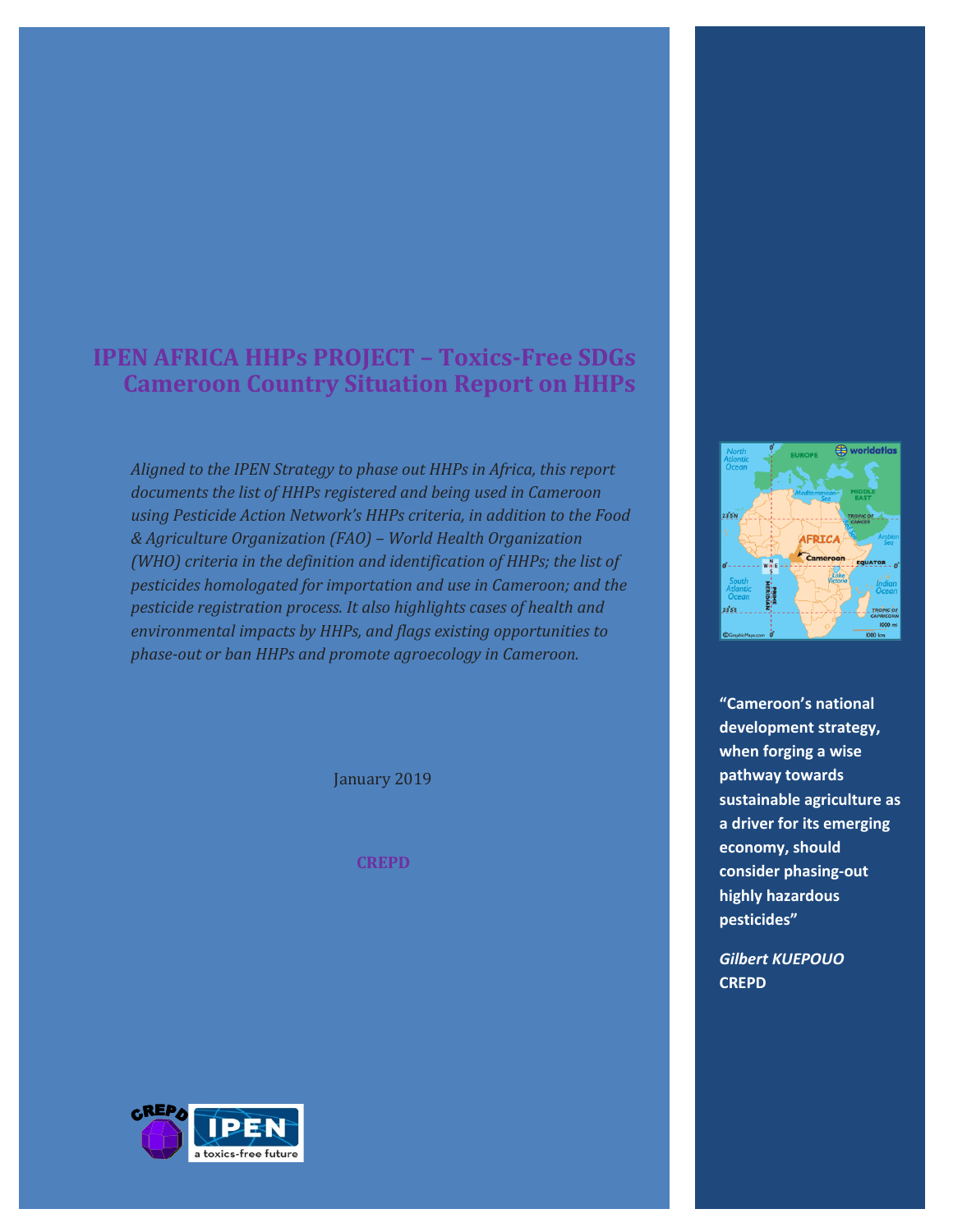# **Acronyms and Abbreviations**

| <b>FAO</b>      | Food and Agriculture Organization of the United Nations                                                     |
|-----------------|-------------------------------------------------------------------------------------------------------------|
| <b>CEMAC</b>    | <b>Central African Economic and Monetary Community</b>                                                      |
| <b>CNHPCAT</b>  | National Commission of Pesticide Registration and Certification of Sprayers                                 |
| <b>CREPD</b>    | Centre de Recherche et d'Education pour le Développement                                                    |
| <b>DNA</b>      | Designated National Authority                                                                               |
| <b>DSCE</b>     | Strategic Document for Growth and Employment/Document de Strategy<br>pour la Croissance et l'Emploi         |
| <b>FCFA</b>     | African Financial Community Franc/ Franc Communauté Financière<br>Africaine                                 |
| GDP             | <b>Gross Domestic Product</b>                                                                               |
| <b>GEF</b>      | <b>Global Environment Facility</b>                                                                          |
| <b>HHPs</b>     | <b>Highly Hazardous Pesticides</b>                                                                          |
| <b>IPEN</b>     | <b>International POPs Elimination Network</b>                                                               |
| <b>IPM</b>      | <b>Integrated Pest Management</b>                                                                           |
| <b>IRAD</b>     | Institute of Agricultural Research for Development/Institute de Recherche<br>Agricole pour le Développement |
| <b>MINADER</b>  | Ministry of Agriculture and Rural Development                                                               |
| <b>MINEPDED</b> | Ministry of Environment, Protection of Nature and Sustainable<br>Development                                |
| <b>MINEPIA</b>  | Ministry of Livestock, Fisheries and Animal Industries                                                      |
| <b>MINFI</b>    | Ministry of Finance                                                                                         |
| <b>MINRESI</b>  | Ministry of Scientific Research and Innovation                                                              |
| PAN             | <b>Pesticide Action Network</b>                                                                             |
| POPs            | Persistent Organic Pollutants                                                                               |
| <b>SAICM</b>    | Strategic Approach to International Chemicals Management                                                    |
| <b>UNEP</b>     | United Nations Environment Programme (UN Environment)                                                       |
| <b>WHO</b>      | World Health Organization                                                                                   |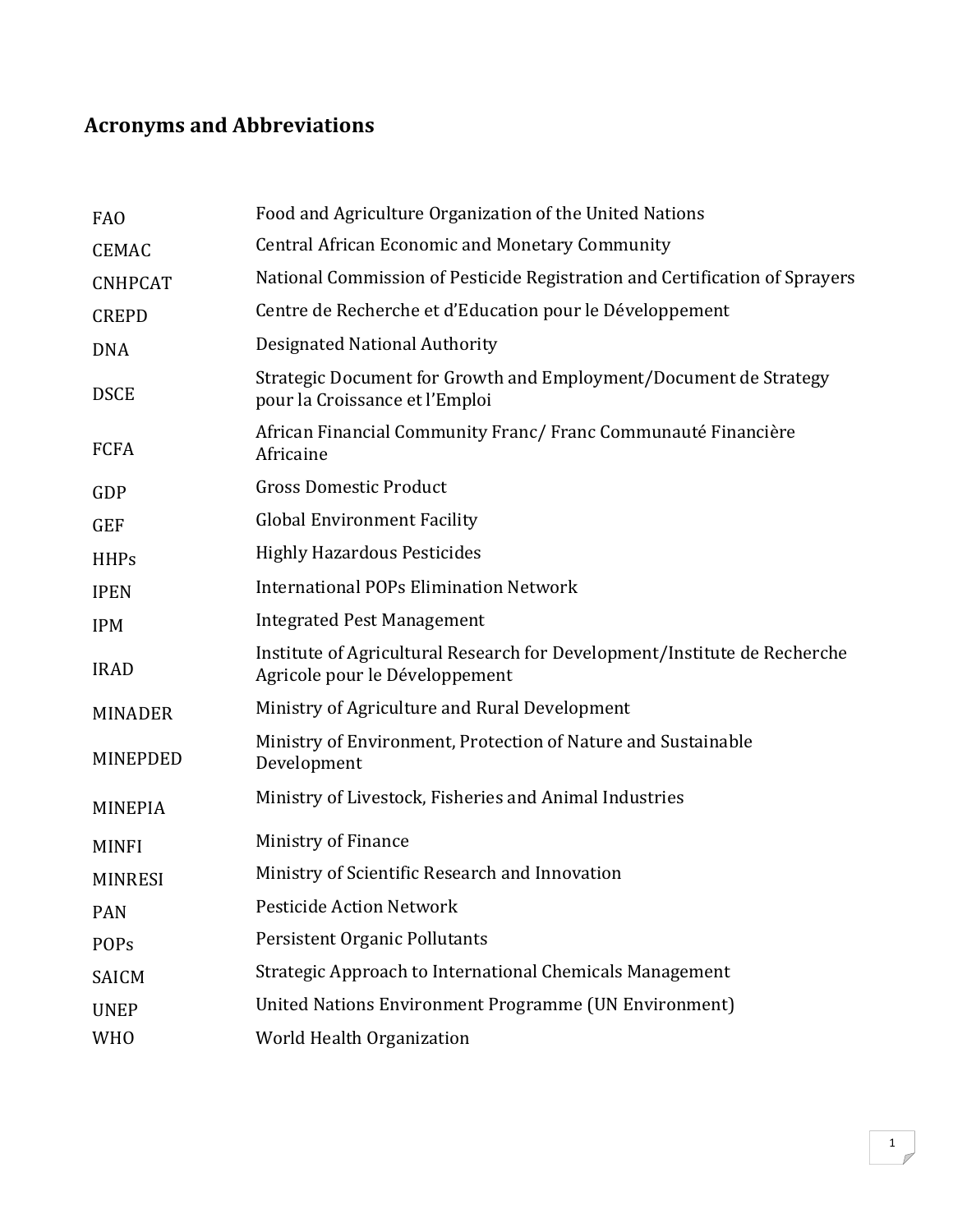#### Table of Contents

| 1. |                                                                                                                |  |
|----|----------------------------------------------------------------------------------------------------------------|--|
|    |                                                                                                                |  |
|    |                                                                                                                |  |
|    |                                                                                                                |  |
|    | 1.4 Authorities responsible for the registration of pesticides, role of different Ministries in the country  7 |  |
|    | 1.5 International chemical conventions the country ratified and the name of the Designated National            |  |
|    |                                                                                                                |  |
|    |                                                                                                                |  |
|    |                                                                                                                |  |
|    |                                                                                                                |  |
|    |                                                                                                                |  |
|    |                                                                                                                |  |
|    | 2.4 General data on the volume of use of HHPs for non-agriculture (household and public health)                |  |
|    |                                                                                                                |  |
|    |                                                                                                                |  |
|    | 2.7 National provisions to phase out HHPs, ban pesticides and deregister the already registered                |  |
|    |                                                                                                                |  |
|    |                                                                                                                |  |
|    |                                                                                                                |  |
|    |                                                                                                                |  |
|    |                                                                                                                |  |
|    |                                                                                                                |  |
|    | 4.1 National policy frameworks that support ecosystem approaches as alternatives to synthetic                  |  |
|    |                                                                                                                |  |
|    |                                                                                                                |  |
|    | 4.1.3 Policy frameworks that support the manufacture, import, distribution and use of bio-pesticides           |  |
|    |                                                                                                                |  |
|    |                                                                                                                |  |
|    |                                                                                                                |  |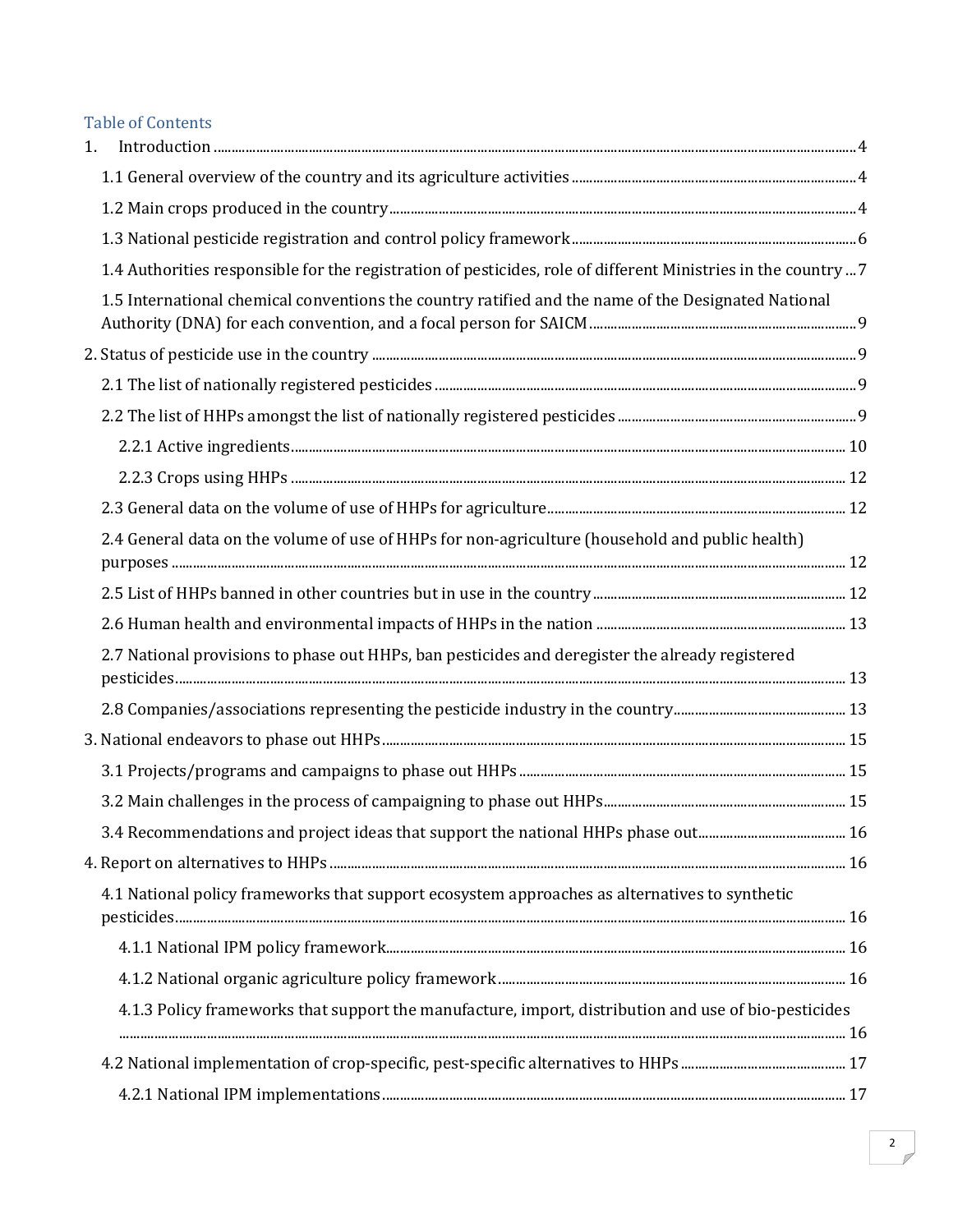| 4.3.1 Organizations that support and initiate agroecological implementations in the nation 19 |  |
|-----------------------------------------------------------------------------------------------|--|
|                                                                                               |  |
|                                                                                               |  |
|                                                                                               |  |
|                                                                                               |  |
|                                                                                               |  |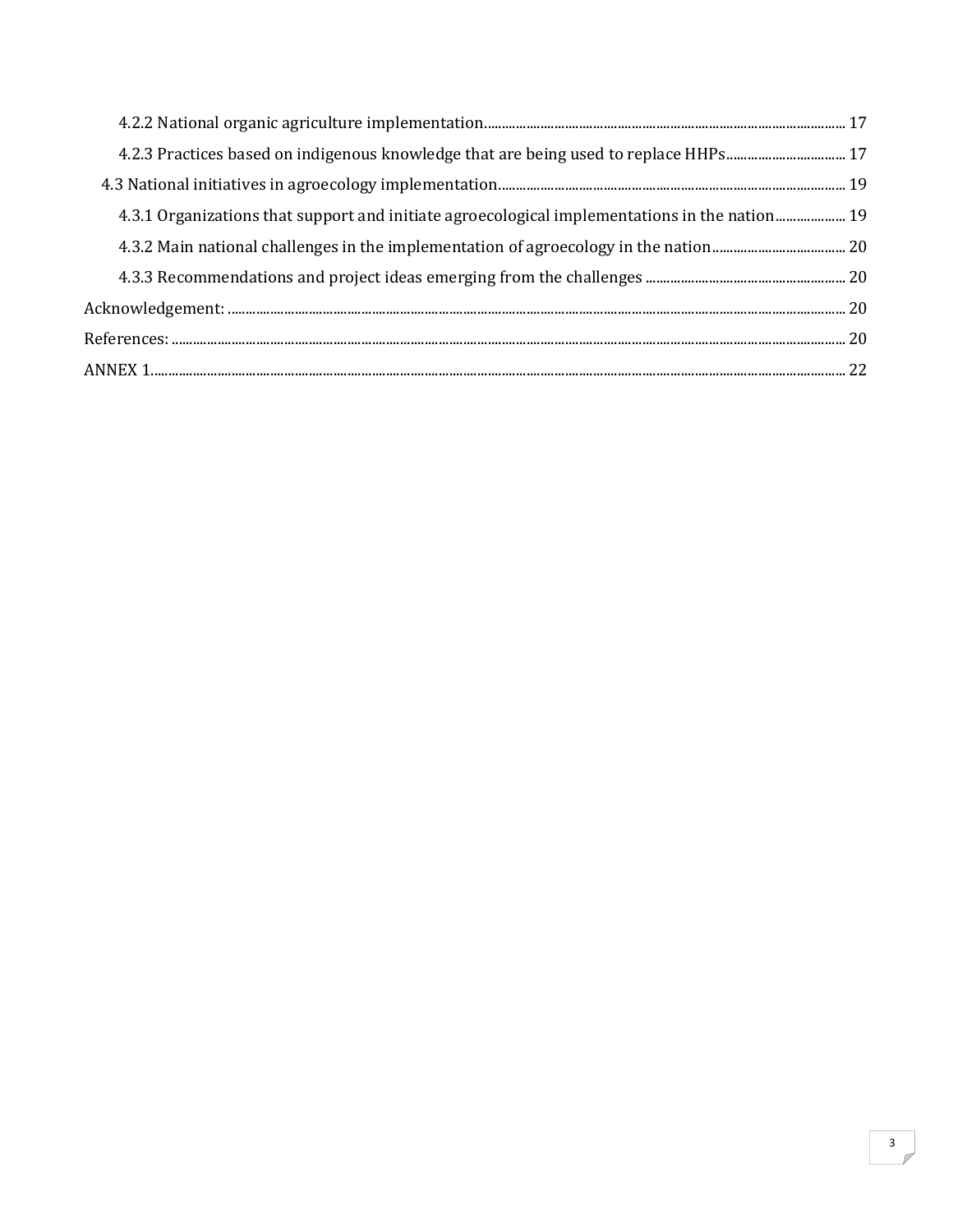# 1. Introduction

Highly Hazardous Pesticides (HHPs) are synthetic chemicals used to control pests in agriculture and for public health. HHPs pose serious threats to human health and the environment, with significant impacts economies in developing and transition countries with less resources, training and capacities to deal with them. For these reasons and others, HHPs are a topic of global concern that needs global response. Many international initiatives are currently ongoing to address the global concern posed by HHPs, including the FAO/UNEP/WHO strategy towards the reduction of HHPs, which is the one on which this work is grounded. This strategy consists of the four components:

- Awareness raising
- Identification of HHPs
- Capacity building in government
- **•** Piloting and mainstreaming alternatives

To support this strategy, IPEN developed a global strategy to phase out HHPs that is further subdivided into regional strategies (African strategy, Latin American strategy, etc.) that promote agroecological alternatives to synthetic HHPs. IPEN believes that phase out of HHPs and the promotion of agroecological alternatives is consistent with and would contribute to the United Nations' Sustainable Development Goals (SDGs) call for, inter alia, efforts to promote sustainable agriculture (goal 2), healthy lives and well-being (goal 3), sustainable management of water (goal 6), decent work (goal 8), and the sustainable use of terrestrial ecosystems and halt of biodiversity loss (goal 15). In each of these goals, a call for a reduction in the use of highly hazardous pesticides would make a significant contribution by reducing exposure to these pesticides, and the related adverse impacts on health and the environment.

### 1.1 General overview of the country and its agriculture activities

In Cameroon, agriculture is regarded as the engine of the country's economy, accounting for  $23.6\%$ of GDP in 2012, and enrols about 62% of the active population. Agriculture and mining are the two main immediate assets identified in the national strategic development document (DSCE) as drivers to transition from a developing economy to an emerging economy by 2030. For this end, the strategic document recommends special attention on the development of intensive agriculture with the speculation that it can generate growth and jobs.

### 1.2 Main crops produced in the country

The main crops produced in Cameroon comprise cacao, coffee, cotton, bananas, tomatoes, plantain, potatoes, pineapples, papayas, corn, soya beans, beans, sugar cane, rice, carrot, cabbage, various other vegetables and leguminous plants, etc. A lot of pesticides are currently used on these crops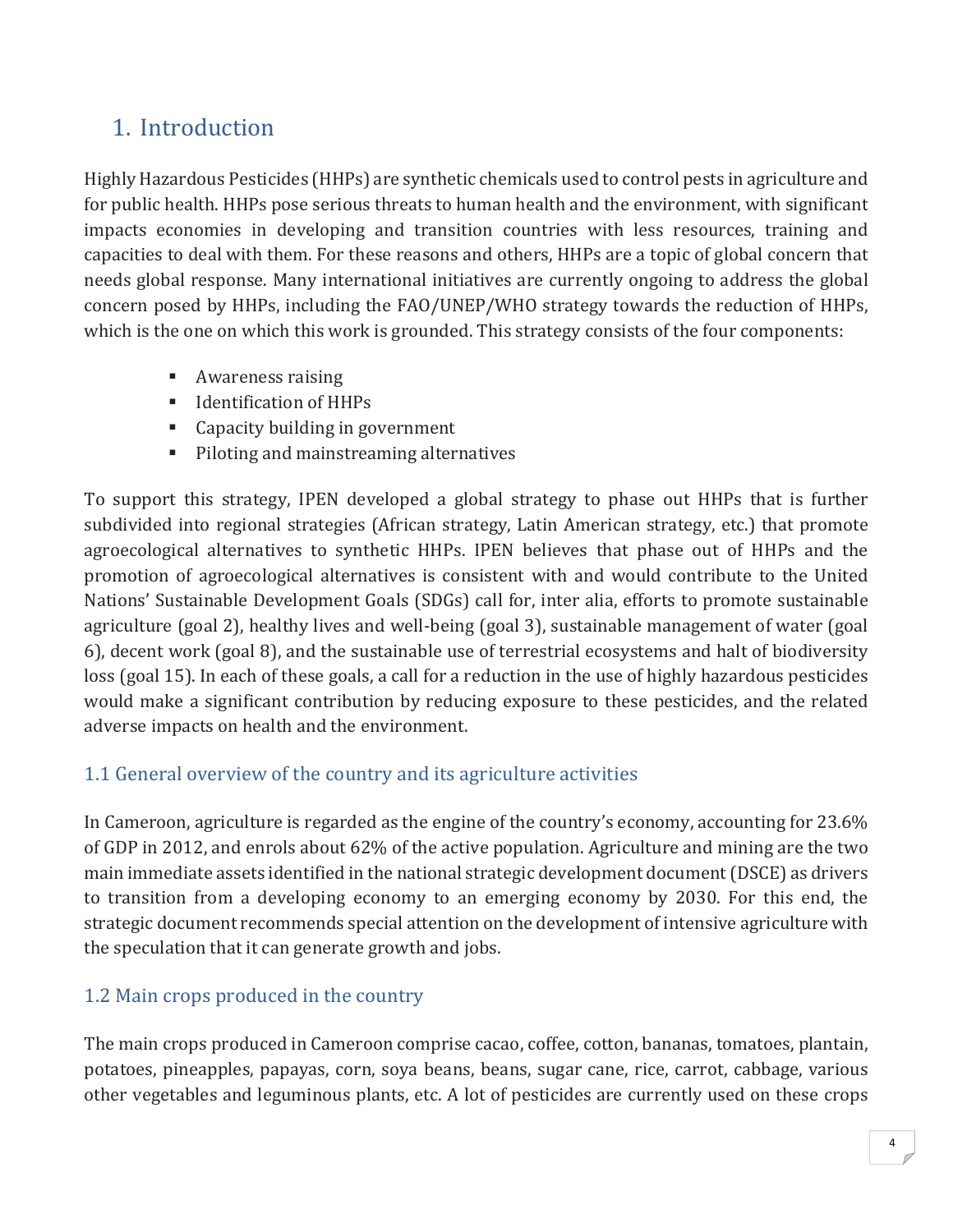and the government strategy to shift towards intensive agriculture infers an exponential increase in the use of pesticides. Cameroon's climatic conditions are conducive to the proliferation of preand post-harvest pests and diseases. This causes annual crop losses in excess of 40%. To control these pests, Cameroon imports an estimate of 25,000 tons of solid pesticides, and 3,000,000 litres of liquid pesticides annually that represents about FCFA 12.5 billion (USD 12 billion) every year. The table below indicates the main crops for which pesticides in the current list of registered pesticides (homologated) in Cameroon are to be used.

| <b>Number</b>  | Crops                             | <b>Number of</b> |
|----------------|-----------------------------------|------------------|
|                |                                   | pesticides       |
|                |                                   | registered       |
| 1              | Pineapple                         | 05               |
| $\overline{2}$ | Banana and Plantain               | 85               |
| 3              | Cocoa                             | 102              |
| $\overline{4}$ | Coffee                            | 25               |
| 5              | Sugar cane                        | 45               |
| 6              | Carrot                            | 02               |
| 7              | Cabbage                           | 02               |
| 8              | Tomato                            | 113              |
| 9              | leguminous plants and fruit trees | 07               |
| 10             | Corn                              | 41               |
| 11             | Palm oil tree                     | 75               |
| 12             | Rice                              | 12               |
| 13             | Soya beans                        | 02               |
| 14             | Cotton                            | 112              |
| 15             | Rubber tree (Hevea)               | 09               |
| 16             | Storage of food stuffs            | 12               |

Table: List of crops for which the registered pesticides in Cameroon are used

For each use, the regulator indicated the dose, and restricted conditions of use when applicable; unfortunately, the practices on the field show that farmers do not follow these indications. All the pesticides registered are of free sale, including those specified to be used only by professional or trained applicators. A considerable proportion of registered pesticides fall in WHO classes Ia and Ib acute toxicity classification criteria; and the majority belongs to classes II and III. Some pesticides and pesticides formulations of classes II and III might be or might contain highly hazardous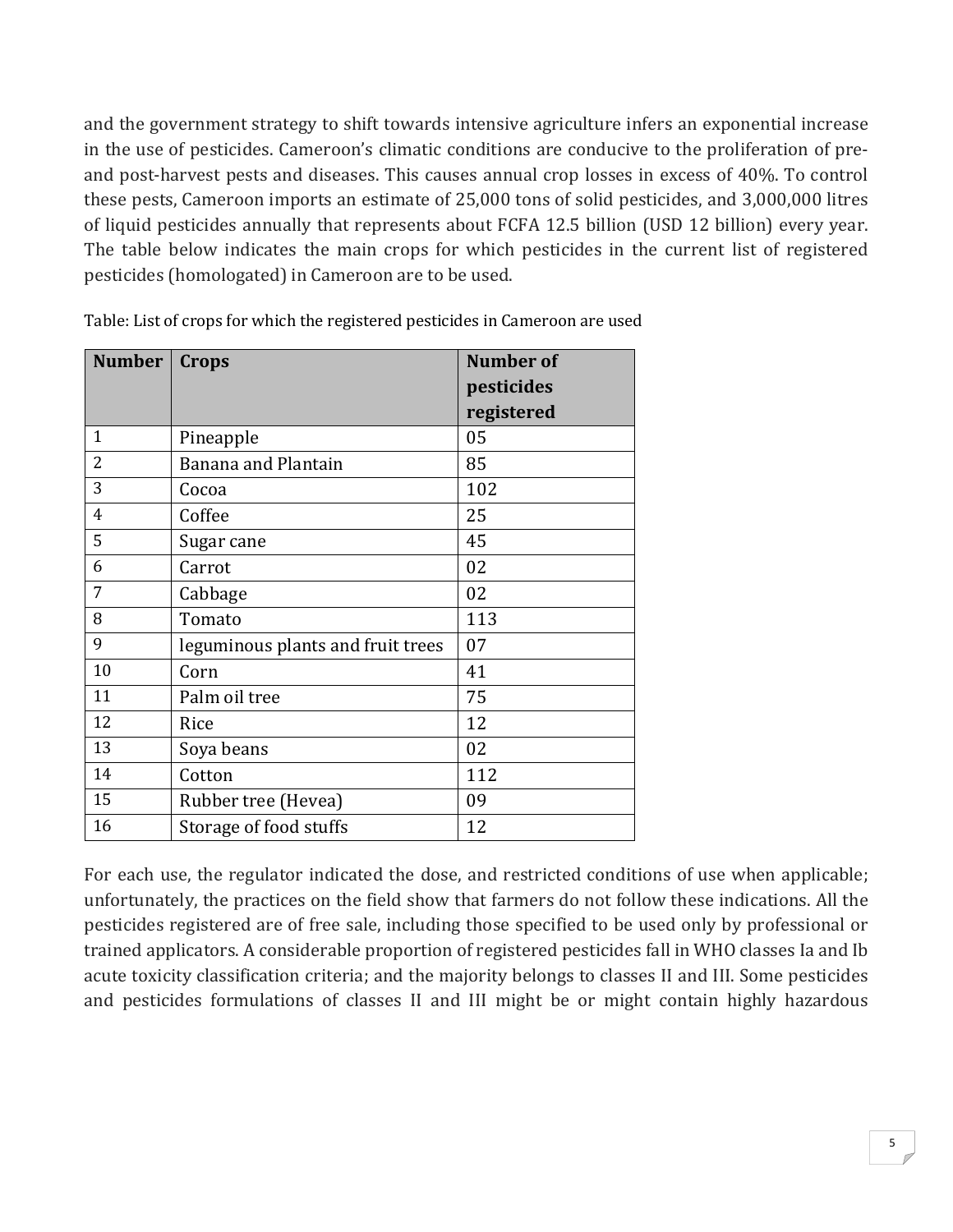pesticides (HHPs) using the criteria established by the FAO/WHO Joint Meeting on Pesticide Management (JMPM) in 2008<sup>12</sup> and the Pesticide Action Network (PAN) criteria.

The JMPM recommended that highly hazardous pesticides should be defined as having one or more of the following characteristics:

- Pesticide formulations that meet the criteria of classes Ia or Ib of the WHO Recommended Classification of Pesticides by Hazard; or
- Pesticide active ingredients and their formulations that meet the criteria of carcinogenicity Categories 1A and 1B of the Globally Harmonized System on Classification and Labelling of Chemicals (GHS); or
- Pesticide active ingredients and their formulations that meet the criteria of mutagenicity Categories 1A and 1B of the Globally Harmonized System on Classification and Labelling of Chemicals (GHS); or
- Pesticide active ingredients and their formulations that meet the criteria of reproductive toxicity Categories 1A and 1B of the Globally Harmonized System on Classification and Labelling of Chemicals (GHS); or
- Pesticide active ingredients listed by the Stockholm Convention in its Annexes A and B, and those meeting all the criteria in paragraph 1 of Annex D of the Convention; or
- Pesticide active ingredients and formulations listed by the Rotterdam Convention in its Annex III; or
- Pesticides listed under the Montreal Protocol; or
- Pesticide active ingredients and formulations that have shown a high incidence of severe or irreversible adverse effects on human health or the environment.

The PAN builds on the JMPM criteria for HHPs to develop a more comprehensive set of hazard criteria, which is used by recognised authorities, such as the EU and the US Environmental Protection Agency (EPA). It also aims to develop a list of HHP active ingredients based on these selected criteria to provide a basis for action to implement the progressive ban of highly hazardous pesticides and replace them with safer, agro-ecological and other appropriate nonchemical alternatives.

# 1.3 National pesticide registration and control policy framework

Cameroon pesticide registration (homologation) and control policy framework is controlled by the Prime Minister's Decree N° 2005/0772/PM of 6 April 2005, on registration and protection of phytosanitary products in line with the national constitution stipulating in its preamble that every

 $\overline{a}$ <sup>1</sup> http://www.fao.org/agriculture/crops/core-themes/theme/pests/code/hhp/en/

<sup>2</sup>SAICM/RM/Afr.5/INF/14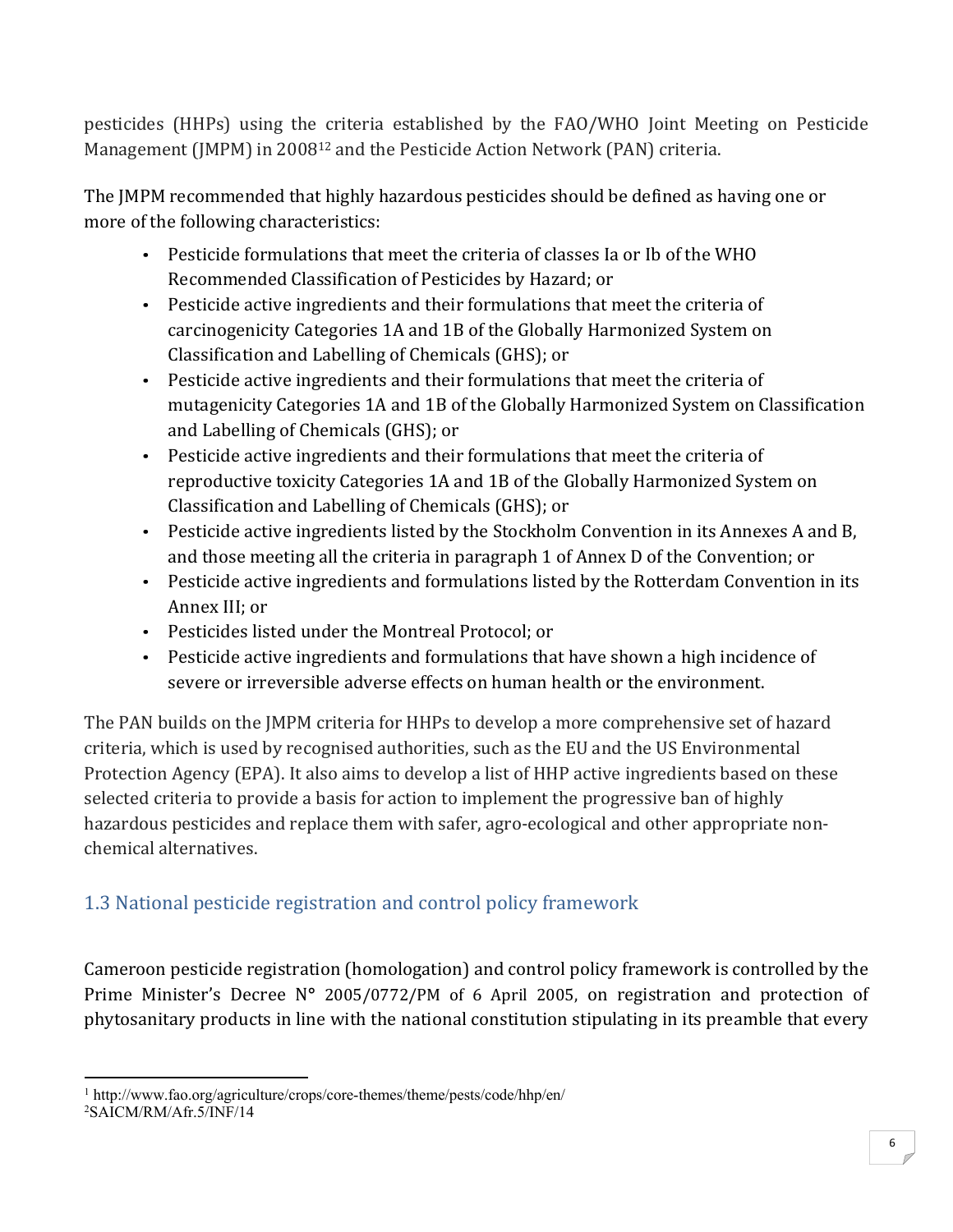citizen has the right for a safe environment, and on the Law  $N^{\circ}$  2003/003 of 21<sup>st</sup> April 2003 on phytosanitary protection and its subsequent Decrees and Orders.

The pesticides registration (homologation) process itself encompasses the following steps as set out in the Prime Minister's Decree N° 2005/0772/PM of 6 April 2005, on registration and protection of phytosanitary products:

- a. Chemical analyses done by an accredited national laboratory or in recognized foreign laboratory on a sample taken from the pesticide targeted for registration;
- b. Tests of bio efficacity done by a research institute on the uses indicated on the product during one  $(1)$  to two  $(2)$  agricultural cycles for:
	- i. News phytosanitary products;
	- ii. Extension of registration (homologation) of an already registered phytosanitary product to control pests other than those for which it was previously registered.
- c. Pulverisation tests during at least one (1) agricultural cycle, done by the Service of Crop Protection of the ministry in charge of agriculture, if the test on bio efficacity was positive.
- d. Joint bio efficacity and pulverisation tests during at least one (1) agricultural cycle for:
	- i. Phytosanitary products with well-known and registered active ingredient(s), but presented under a different formulation;
	- ii. New products that tested positive in bio efficacity tests during the first experimental year;
	- iii. The modification of a known commercial speciality or concentration of active ingredients in a given commercial speciality.

The national commission of pesticides registration and certification of sprayers holds 02 (two) ordinary sections per year; but extraordinary sessions can be convened as deemed necessary. Registered pesticide validity is 05 (five) years renewable by tacit renewal 01 (one time).

# 1.4 Authorities responsible for the registration of pesticides, role of different Ministries in the country

At the national level, the authority responsible for the registration is the National Registration Commission of Phytosanitary Products and Certification of Sprayers (CNHPCAT) established in 1996. It is an inter-ministerial body comprised of the representatives of the ministries in charge of Environment, Health, Research, Transport, Finance, Livestock, Trade, and Mine and Water. The CNHPCAT is responsible for ruling on pesticides registration applications and giving its opinions on the restriction and use of phytosanitary products in Cameroon. A second body created in 2006 called the National Phytosanitary Council (CNP) is a multistakeholder body comprised of experts from relevant government ministries, the pesticides industry, farmers, trade unions, sprayer companies, exporters of agriproducts, NGOs and consumer associations that is nominally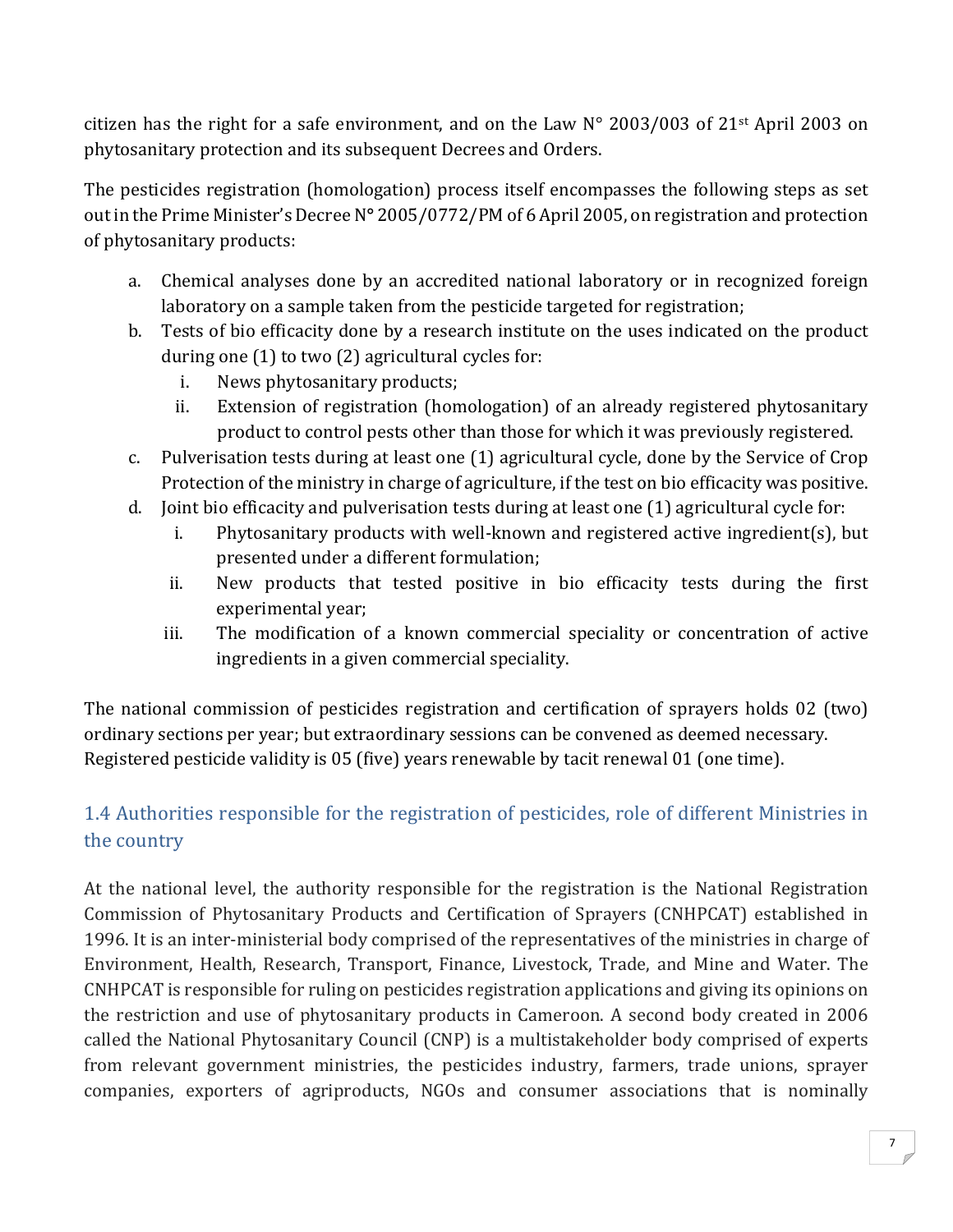responsible for coordinating all pesticide management activities in the country, but it is not yet functional, and has never met.

In terms of ministerial responsibilities, since 2005, the Ministry of Agriculture and Rural Development (MINADER) is responsible for pesticide management, through its technical agency Sub-Office for the Regulation of Pesticides, Fertilizers and Application Equipment (SDRP) and the National Laboratory for the Analysis of Agricultural Products and Inputs. Operationally, the government has established 10 Provincial Inputs and Agricultural Products Control Services and 10 Provincial Phytosanitary Bases with members from the Departmental Phytosanitary Brigades; as well as 32 Phytosanitary Police border posts (airports and road). Cooperation between customs border agents and Phytosanitary Police is ineffective, leading to gaps in border control and poor information exchange. The Ministry structure includes 80 sworn-in Phytosanitary Inspectors and Phytosanitary Controllers, although many of these have retired or are not actually sworn in.

The Ministry of Environment, Nature Conservation and Sustainable Development (MINEPDED) is responsible for the implementation of Cameroon's national waste management strategy, which aims to enhance the living conditions of the population through: implementing efficient waste management through better collection in urban areas; the promotion of appropriate methods of waste processing and recycling and beneficiation; management of hazardous wastes produced by the households, medical facilities and the private sector; promotion of incentives to spur voluntary stakeholders' commitments to efficient waste management; and strengthening of international cooperation in the management of trans-boundary movements of hazardous wastes.

The Ministry of Health (MoH) is responsible for management of pesticides used in public health (vector control and domestic hygiene), and, following a WHO-Gates Foundation-supported initiative in 2008, established a Steering Committee and National Strategy for Integrated Management of Pesticides Used in Public Health in Cameroon (June 2013). Many of the seven axes of this strategy align closely with the proposed project outputs (including legislation, behaviour change communication, stakeholder engagement, capacity building, and post-registration control). The new MOH organogram established by Decree  $N^{\circ}2013/093$  in 2013 gives responsibility for registration of public health pesticides to a new unit, the Health Promotion Unit in the Environmental Hygiene service; MOH is also represented on the national pesticide registration committee mentioned above. In terms of post-registration control, a Ministerial Decision in 2012 established decentralised Regional Centres for Prevention and Control of Epidemics (CRPLE), which are responsible for some aspects of control, monitoring and distribution of public health pesticides. There is one Poison Centre and some health statistics are maintained on intoxications.

The Ministry of Scientific Research and Technological Innovation (MINRESI) is responsible for scientific research undertaken by scientists at the Institute of Agricultural Research for Development (IRAD).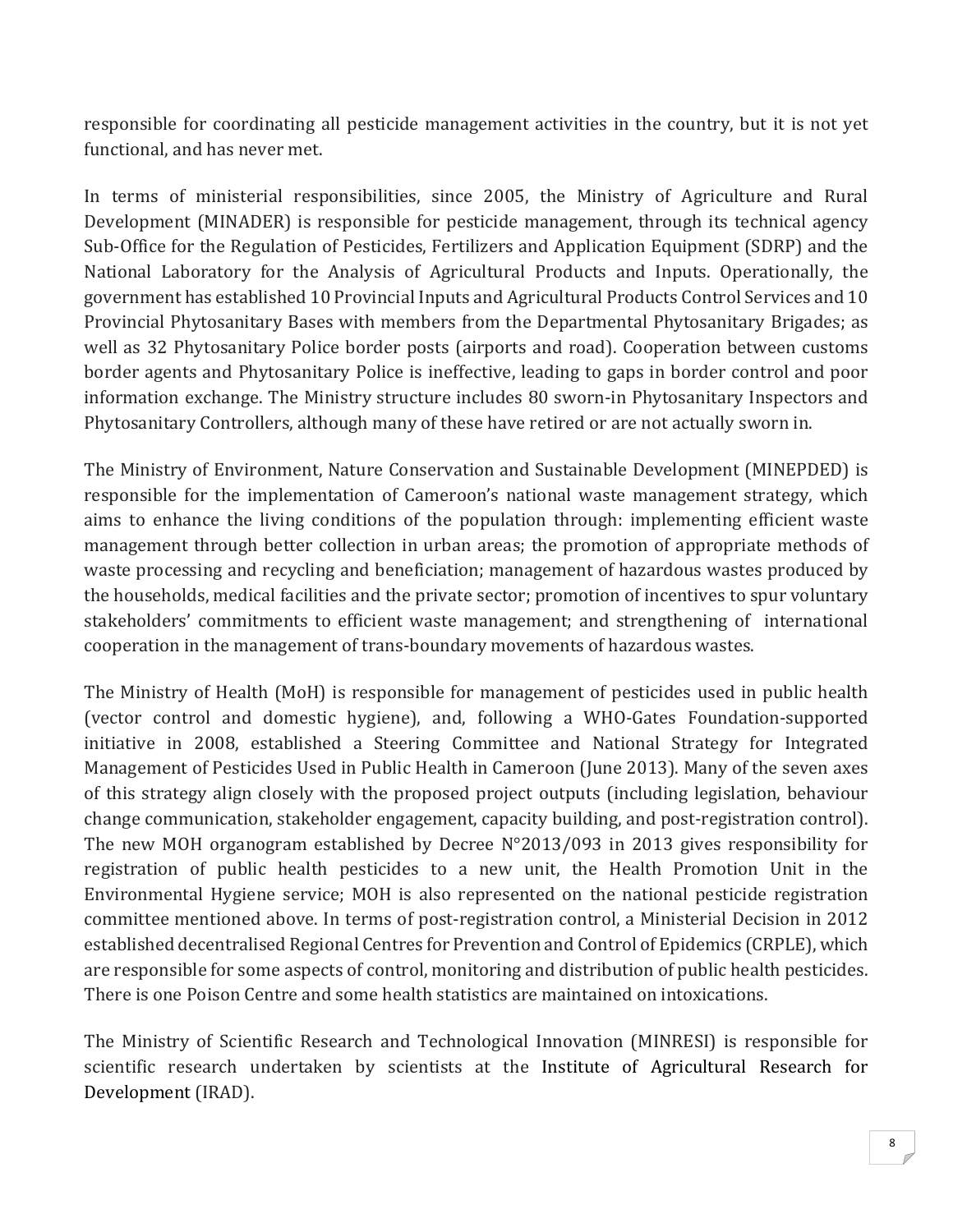The Ministry of Livestock, Fisheries and Animal Industries (MINEPIA) is in charge of animal diseases prevention and sanitary protection, and promotion of good practices in pesticides uses to prevent the risks inherent to their uncontrolled uses.

The Ministry of Finance, through its Division of Customs, is in charge of the control of the importation of only registered pesticides at the Cameroon borders.

1.5 International chemical conventions the country ratified and the name of the Designated National Authority (DNA) for each convention, and a focal person for SAICM

At the international level, Cameroon ratified the three following Conventions: Rotterdam (May 20, 2002), Basel (February 9, 2001) and Stockholm (May 19, 2009). It is also contributing to the Strategic Approach for the International Chemical Management (SAICM) since its adoption in 2006.

At the sub-regional level, Cameroon is a member of the Common Regulation Binding the Homologation of Pesticides in Central Africa (CEMAC, 2006). This is a common, regional pesticide registration scheme for the six members states of CEMAC that is intended to replace the national registration schemes, when applicable (in fact, in the sub region, only Cameroon has had a wellestablished pesticides registration in place since 2005). The executive body of the Common Regulation is the Central African Inter-state Pesticides Committee (CPAC), has its secretariat in Yaoundé, Cameroon, and is in the process of building technical and administrative capacity. To date, CPAC held two pesticide registration sessions (last on May  $9<sup>th</sup>$ , 2017) during which five (5) pesticides (almost all of them HHPs) were registered at the community level. Cameroon continues to hold its own national pesticides registration process.

# 2. Status of pesticide use in the country

# 2.1 The list of nationally registered pesticides

There are currently about 421 pesticides registered (homologated) in Cameroon to control pests on crops and woods and for public health uses. The full list is attached as annex 1 to this report.

### 2.2 The list of HHPs amongst the list of nationally registered pesticides

In order to produce this report about Cameroon's situation on HHPs, we used the PAN International List of Highly Hazardous Pesticides (HHPs) March 2018; the 2018 list of registered pesticides in Cameroon developed by the National Registration Commission of Phytosanitary Products and Certification of Sprayers, an inter-ministerial body established in 1996 responsible for import/registration of pesticides in Cameroon; the FAO project document materials and activity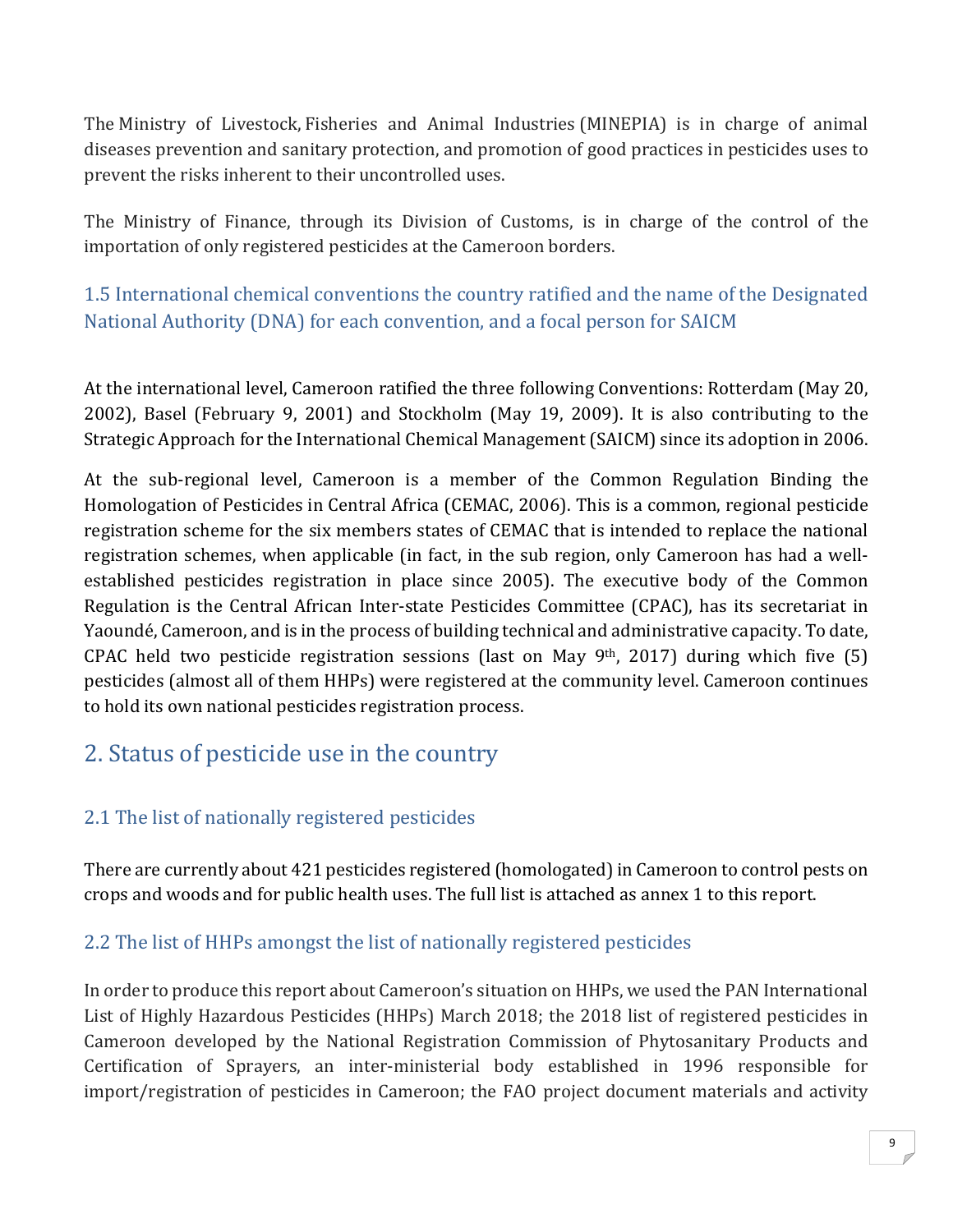reports; and the International Code of Conduct on Pesticide Management - Guidelines on Highly Hazardous Pesticides (FAO & WHO). We exchanged emails, correspondences, phone calls, and held a few face-to-face meetings with officers from the Ministry of Agriculture, and pesticides industry or distributor representatives.

According to the WHO classification, the determination of an active ingredient (a.i) as belonging to a particular class (Ia, Ib, II, III, U) depends on the amount of that a.i in the final formulation. In this reasoning WHO does not regard a diluted hazardous product as still hazardous. The JMPM criteria for HHPs follows this approach, too.

PAN has taken a different approach on the ground that even a diluted highly hazardous pesticide (as in a formulation) is still highly hazardous. In this study, we have used the PAN classification methodology for HHPs by including all active ingredients that are WHO Class 1a or 1b regardless of the strength of any formulation. Part of the decision to do this was because of the presence of unknown adjuvants in the formulations which may increase toxicity, as POEA does with glyphosate in Roundup formulations (see the introductory notes to the PAN List).

The PAN List of HHPs was re-tabulated into an excel sheet to facilitate the comparison with the list of registered pesticides in Cameroon. Comparison was done by using the search option in the excel menu of the PAN HHPs re-tabulated list to search for each pesticide included in the list of registered pesticides in Cameroon. The list of HHPs amongst the list of nationally registered pesticides based on PAN criteria is shown in table 2 below.

### 2.2.1 Active ingredients

The table below contains the list of 46 HHPs' actives ingredients  $(a,i)$  found in the list of pesticides registered in Cameroon in 2018.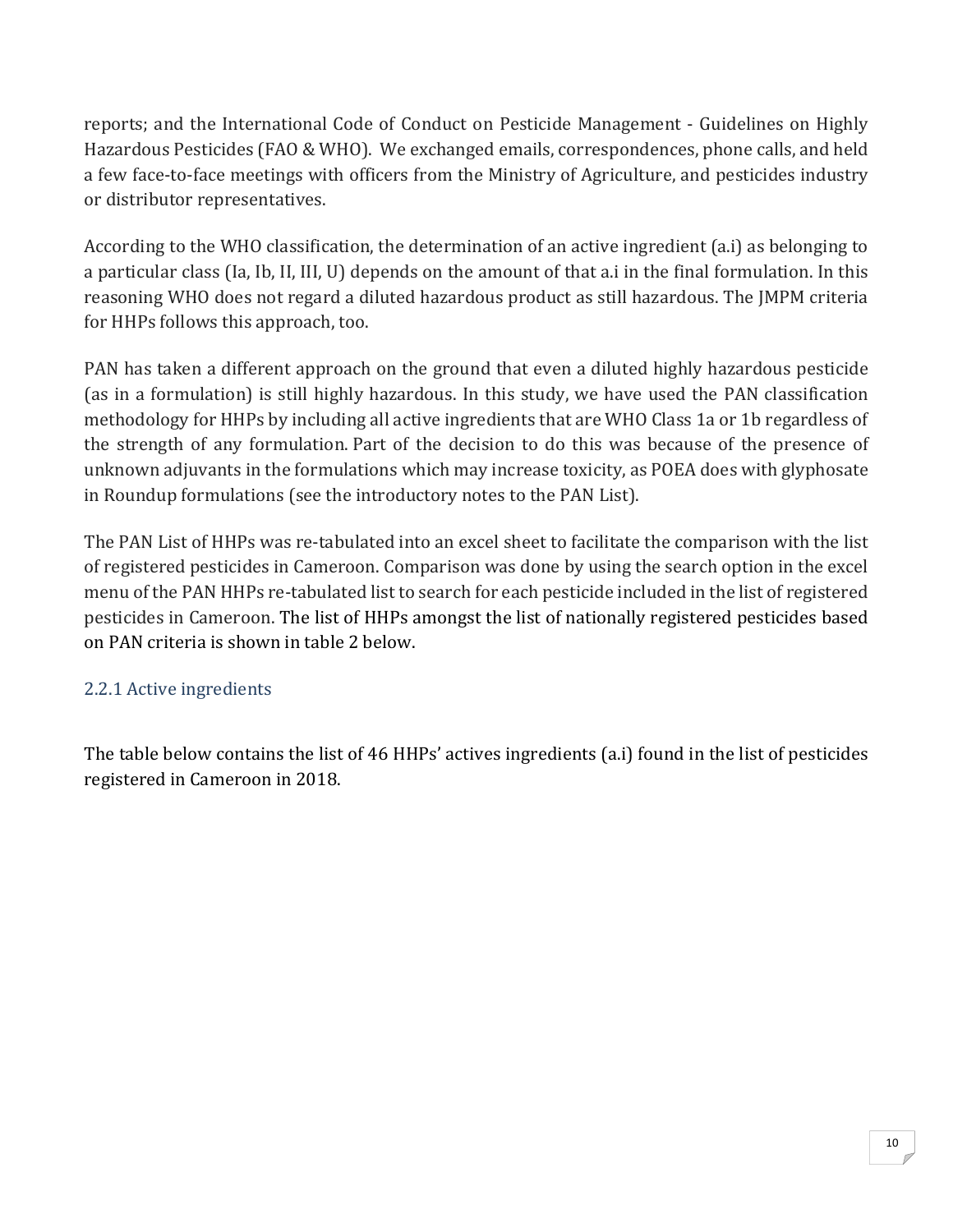Table 1: List of active ingredients in HHPs registered in Cameroon based on PAN criteria (Version of March 2018) (details in Annex 1)

|                | Active ingredients (a.i)            |
|----------------|-------------------------------------|
| $\mathbf{1}$   | Abamectine                          |
| $\overline{2}$ | Aluminium phosphide                 |
| 3              | Atrazine                            |
| 4              | Brodifacoum                         |
| 5              | Bromodiolone                        |
| 6              | Cadusafos                           |
| 7              | Chlorantraniprole                   |
| 8              | Chlorpyrifos-Ethyl                  |
| 9              | Chlorpyriphos / Chlorpyriphos-ethyl |
| 10             | Cypermthrin                         |
| 11             | <b>Emamectin benzoate</b>           |
| 12             | Ethoprophos                         |
| 13             | Fipronil                            |
| 14             | Flocoumafen                         |
| 15             | Glufosinate-Ammonium                |
| 16             | Glyphosate                          |
| 17             | Imiprothrin                         |
| 18             | Indoxacarbe                         |
| 19             | Ioxynil                             |
| 20             | Lambda-cyhalothrin                  |
| 21             | Linuron                             |
| 22             | Lufenuron                           |
| 23             | Malathion                           |
| 24             | Mancozeb                            |
| 25             | Metribuzine                         |
| 26             | Oxamyl                              |
| 27             | Paraquat                            |
| 28             | Pendimethaline                      |
| 29             | Phenamiphos                         |
| 30             | Pirimiphos-methyl                   |
| 31             | Prallethrin                         |
| 32             | Temephos                            |
| 33             | Terbufos                            |
| 34             | Terbutryn                           |
| 35             | Tetramethrine                       |
| 36             | Thiacloprid                         |
| 37             | Thiamethoxam                        |
| 38             | Thiodicarb                          |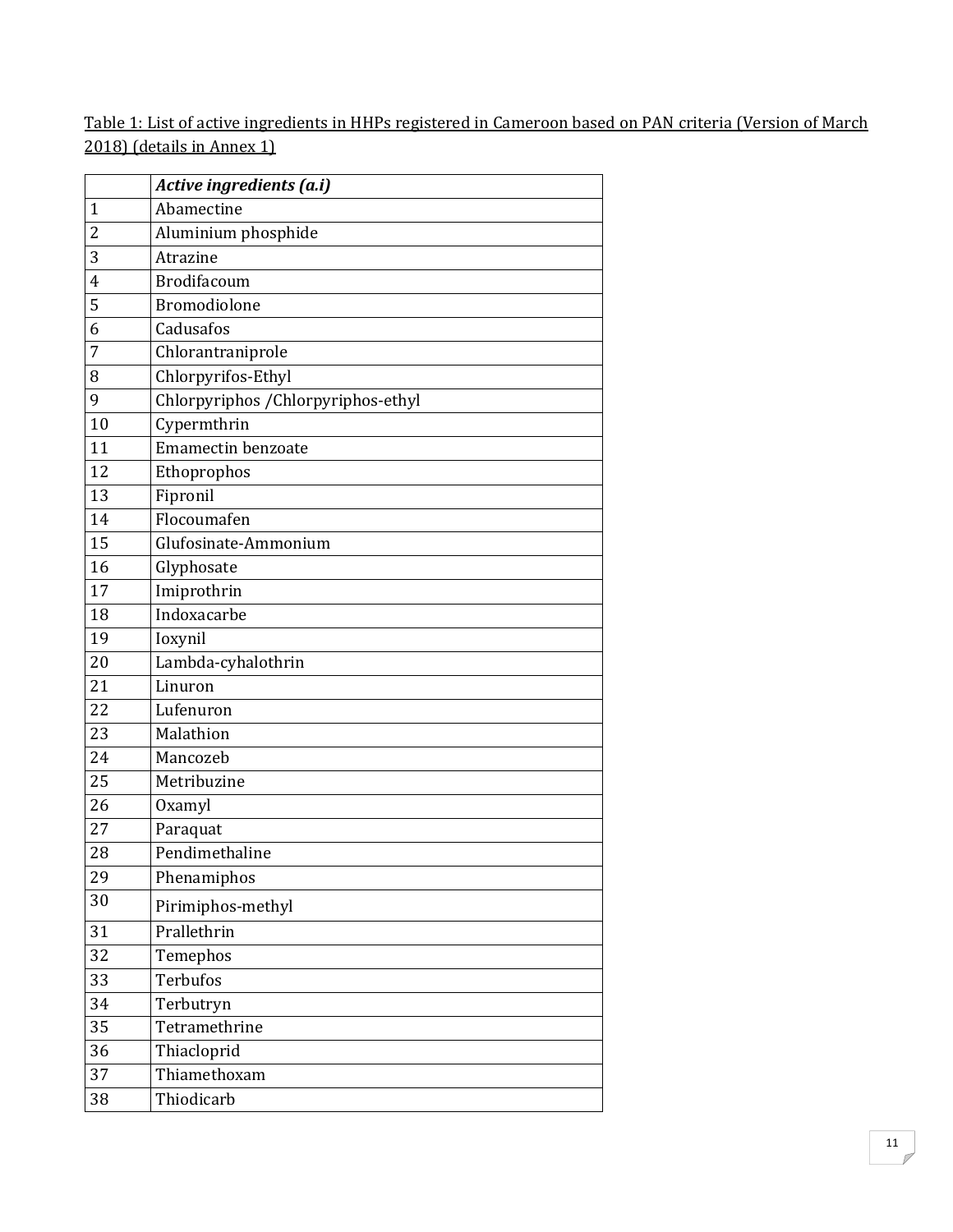| 39 | Triadimenol |
|----|-------------|
| 40 | Triazophos  |

### 2.2.2 Crops using HHPs

The list of crops that HHPs are used on was derived from the information contained in the table containing the list of registered pesticides in Cameroon. These crops are shown in the table 2 below:

#### Table 2: List of crops using HHPs

|              | Type of crop on which HHPs are    | <b>Example of HHP used per crop</b> |
|--------------|-----------------------------------|-------------------------------------|
|              | used in Cameroon                  |                                     |
| $\mathbf{1}$ | Banana and Plantain               | Abamectine                          |
| 2            | Cocoa                             | Thiamethoxam                        |
| 3            | Coffee                            | Chlorpyriphos                       |
| 4            | Sugar cane                        | Ioxynil                             |
| 5            | Carrot                            | Linuron                             |
| 6            | Cabbage                           | Beta-Cypermetrin                    |
| 7            | Tomato                            | Mancozeb                            |
| 8            | leguminous plants and fruit trees | Pendimethaline                      |
| 9            | Corn                              | Atrazine                            |
| 10           | Palm tree                         | Glyphosate                          |
| 11           | Rice                              | Pendimethaline                      |
| 12           | Cotton                            | Beta-Cypermétrine                   |
| 13           | Storage of food stuffs            | Aluminium Phosphide                 |

### 2.3 General data on the volume of use of HHPs for agriculture

There are no records on the volume of use of HHPs for agriculture in Cameroon.

2.4 General data on the volume of use of HHPs for non-agriculture (household and public health) purposes

There are no records on the volume of use of HHPs for household and public health in Cameroon.

### 2.5 List of HHPs banned in other countries but in use in the country

Glyphosate-based formulations are banned in France, but are still used in Cameroon.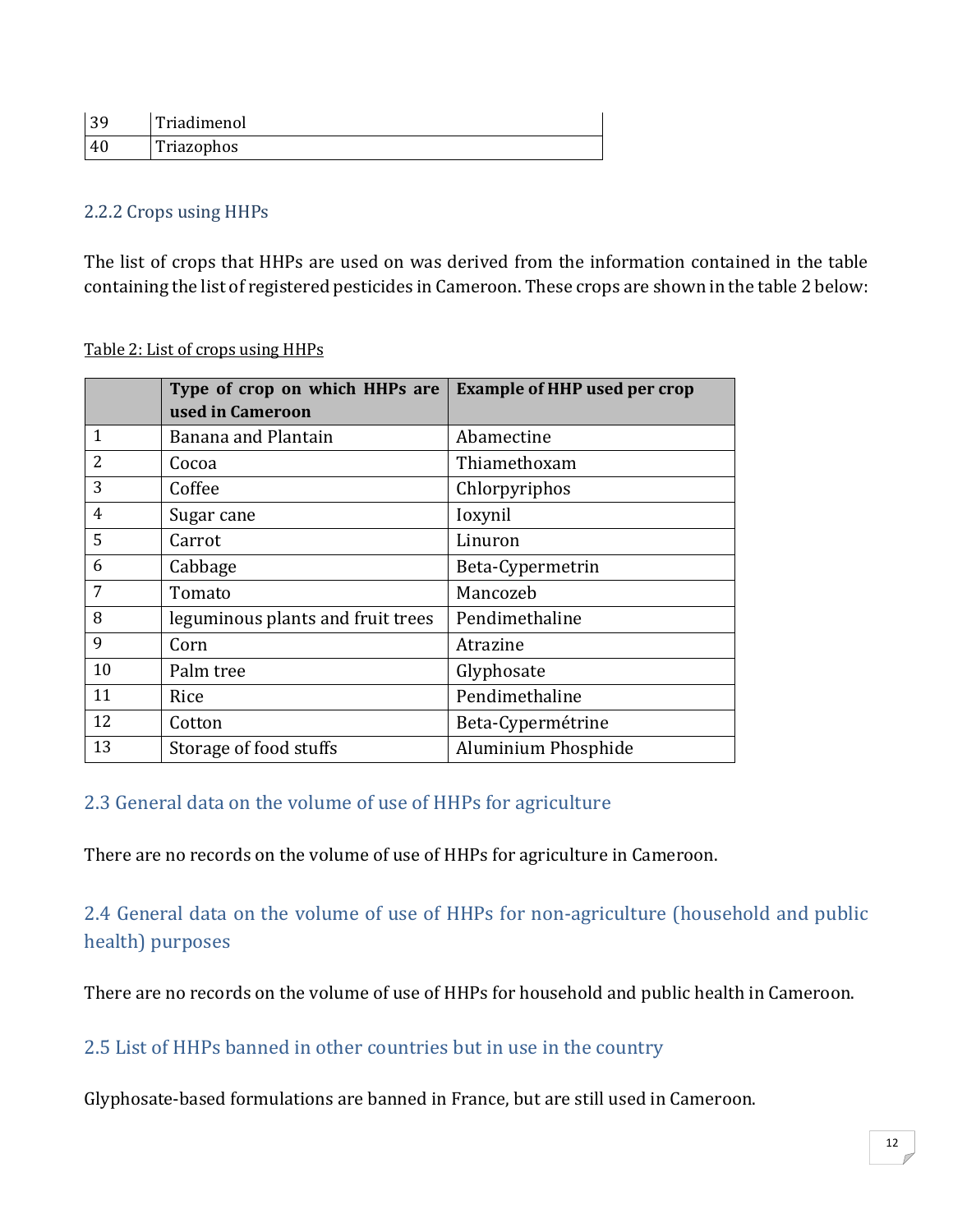Atrazine is banned in France, but still registered and used in Cameroon.

### 2.6 Human health and environmental impacts of HHPs in the nation

From the rare documentation existing on the human health and environmental impacts of HHPs in Cameroon and known but undocumented cases of pesticides poisoning/fatalities, Roundup (glyphosate-based herbicide), Gramoxone (paraquat-based herbicide) and Atrazine appear as the most incriminated pesticides based on their impacts on farmer health through the following exposure routes: cutaneous, inhalation, ingestion and eye contact (Pouokam and others, 2017). Mocap (an ethoprophos-based pesticide formulation) killed two children that used the abandoned empty containers to keep their food. There are probably many other cases that went unrecorded.

# 2.7 National provisions to phase out HHPs, ban pesticides and deregister the already registered pesticides

The specific national provisions to phase out HHPs, ban pesticides and deregister the already registered pesticides are set out in the Prime Minister's Decree N° 2005/0772/PM of 6 April 2005, on registration and protection of phytosanitary products.

Cancellation (periodically or permanently) of registration is achieved through an ordinance signed by the Minister in Charge of Agriculture or its Deputy Minister (the Chair Persons of the commission) based on the recommendation from the national commission of pesticides registration and certification of sprayers, or recommendation from an expert group within the Division of Pesticides Regulation and Quality Control. The reasons for which recommendations for registration cancellation have been made vary and are not exclusively based on health and environmental consequences, but on economic interests. For instance, in 2015, further registration of glyphosatebased, malathion-based and diazinon-based pesticides were temporarily cancelled due to the fact that there were many formulations with glyphosate, malathion and diazinon active ingredients already registered in Cameroon. Note that in the same year, France banned the registration of about 135 glyphosate-based pesticides formulations for their adverse environmental impacts.

### 2.8 Companies/associations representing the pesticide industry in the country

The list of the main companies importing pesticides in Cameroon was obtained from the representative of the pesticides industry in Cameroon (GM of CropLife Cameroon) upon request after we explained the project and its expected outcomes. The approximated declared quantities or volumes of pesticides imported in 2017 by each importer is also shown on the list (see table 3 below).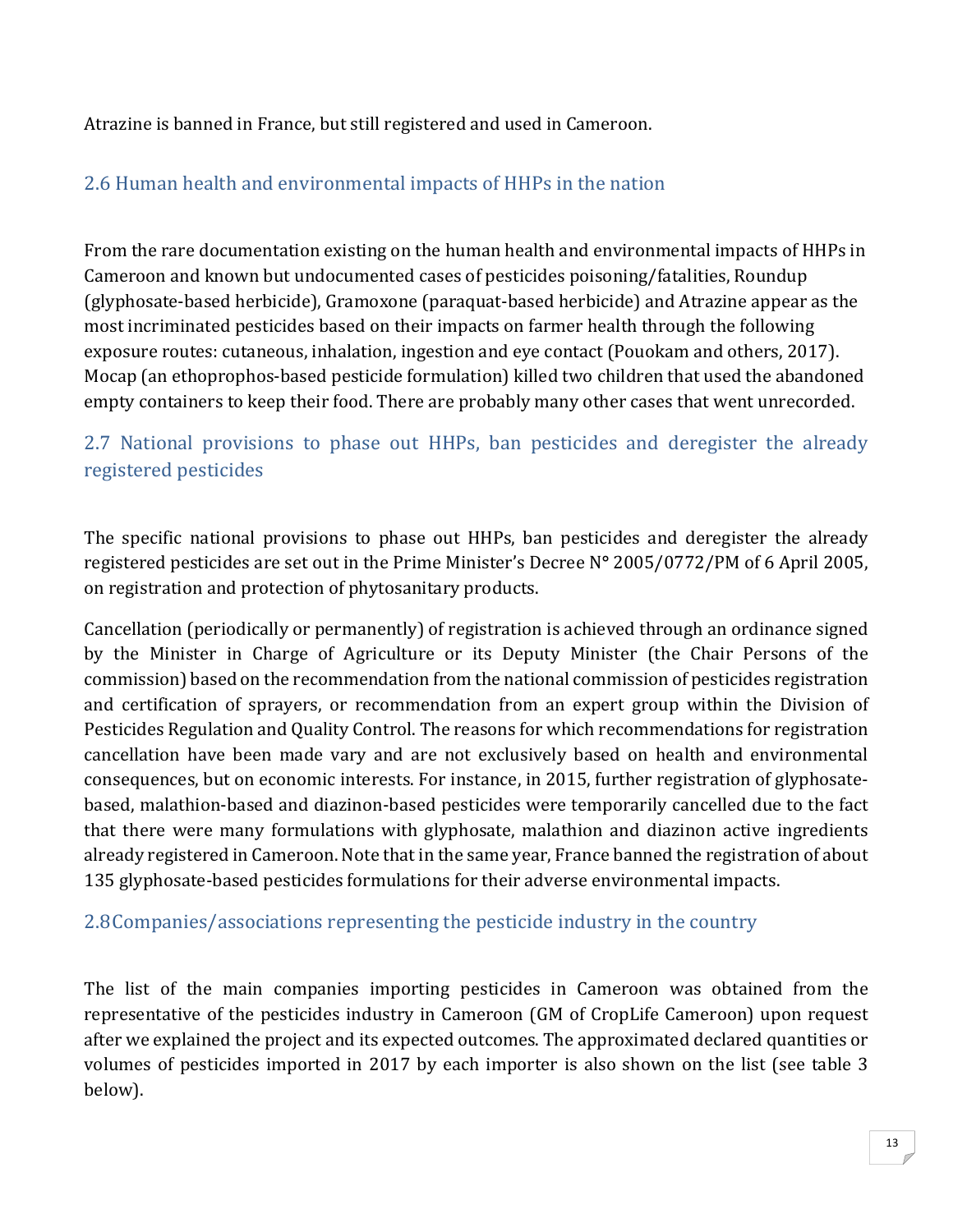|                | Pesticides importing companies              | in   Declared volumes |                  |
|----------------|---------------------------------------------|-----------------------|------------------|
|                | <b>Cameroon</b>                             | (L/KG)                | <b>Tonnes</b>    |
|                |                                             |                       |                  |
| $\mathbf{1}$   | LOUIS DREYFUS COMMODITIES                   | 5257694               | 5258             |
| $\overline{2}$ | ARYSTA LIFESCIENCE CAMEROUN                 | 3444913               | 3445             |
| 3              | KESAI EAGROW CAMEROUN SARL                  | 3033845               | 3034             |
| $\overline{4}$ | AFCOTT CAMEROUN SARL                        | 1998273               | 1998             |
| 5              | JACO S.A.                                   | 1177943               | 1178             |
| 6              | <b>HORIZON PHYTO PLUS</b>                   | 993557                | 994              |
| $\overline{7}$ | FIMEX INTERNATIONAL S.A                     | 726321                | 726              |
| 8              | <b>VELIA SARL</b>                           | 603475                | 603              |
| 9              | AGROCHEM SARL AC                            | 520117                | 520              |
| 10             | HOLLAND FARMING CAMEROON SARL               | 258800                | 259              |
| 11             | AGROMAF CROP PROTECTION SARL                | 236310                | 236              |
| 12             | SINOCAM SARL                                | 189180                | 189              |
| 13             | <b>AGROPRO SARL</b>                         | 186215                | 186              |
| 14             | PHYTOGRAINES-CAMEROUN SARL                  | 184800                | 185              |
| 15             | <b>VOLCAGRO SARL</b>                        | 125815                | 126              |
| 16             | AGRI-SHOP SARL                              | 118200                | 118              |
| 17             | <b>GROUPE KOBYCAM</b>                       | 111096                | 111              |
| 18             | PHYTOCHIM-CAMEROUN                          | 100000                | 100              |
| 19             | <b>GRENIER DU MONDE RURAL</b>               | 92340                 | 92               |
| 20             | <b>SIACA SARL</b>                           | 78800                 | 79               |
| 21             | SOCIETE DE DEVELOPPEMENT AGRONOMIQUE        |                       |                  |
|                | CAMEROUN                                    | 74160                 | 74               |
| 22             | <b>FOLIVERT SARL</b>                        | 61920                 | 62               |
| 23             | SOPIA-CAMEROUN                              | 39000                 | 39               |
| 24             | THE FARMERS HOUSE LTD                       | 35000                 | 35               |
| 25             | AGRO BUSINESS COMPANY SARL                  | 31468                 | 31               |
| 26             | SEMAGRI SARL                                | 6000                  | 6                |
| 27             | Ets MUSA TOURAY                             | 3902                  | 4                |
| 28             | <b>SCIERIE DU MBAM</b>                      | 3750                  | $\overline{4}$   |
| 29             | AFRICAWARE                                  | 1500                  | $\overline{2}$   |
| 30             | ROYAL CHEMICAL S.A                          | 25                    | $\boldsymbol{0}$ |
|                | Total tonnes of pesticides imported in 2017 |                       | 19694            |

Table 3: List of pesticides importing companies in Cameroon (2017)

*Source : CropLife Cameroon*

Though it is well known that the use of pesticides in agriculture in Cameroon is low compared to developed countries, the total volume reported here may be underestimated since it is based on declarations made by the importers. But this is already a good basis for information, because in the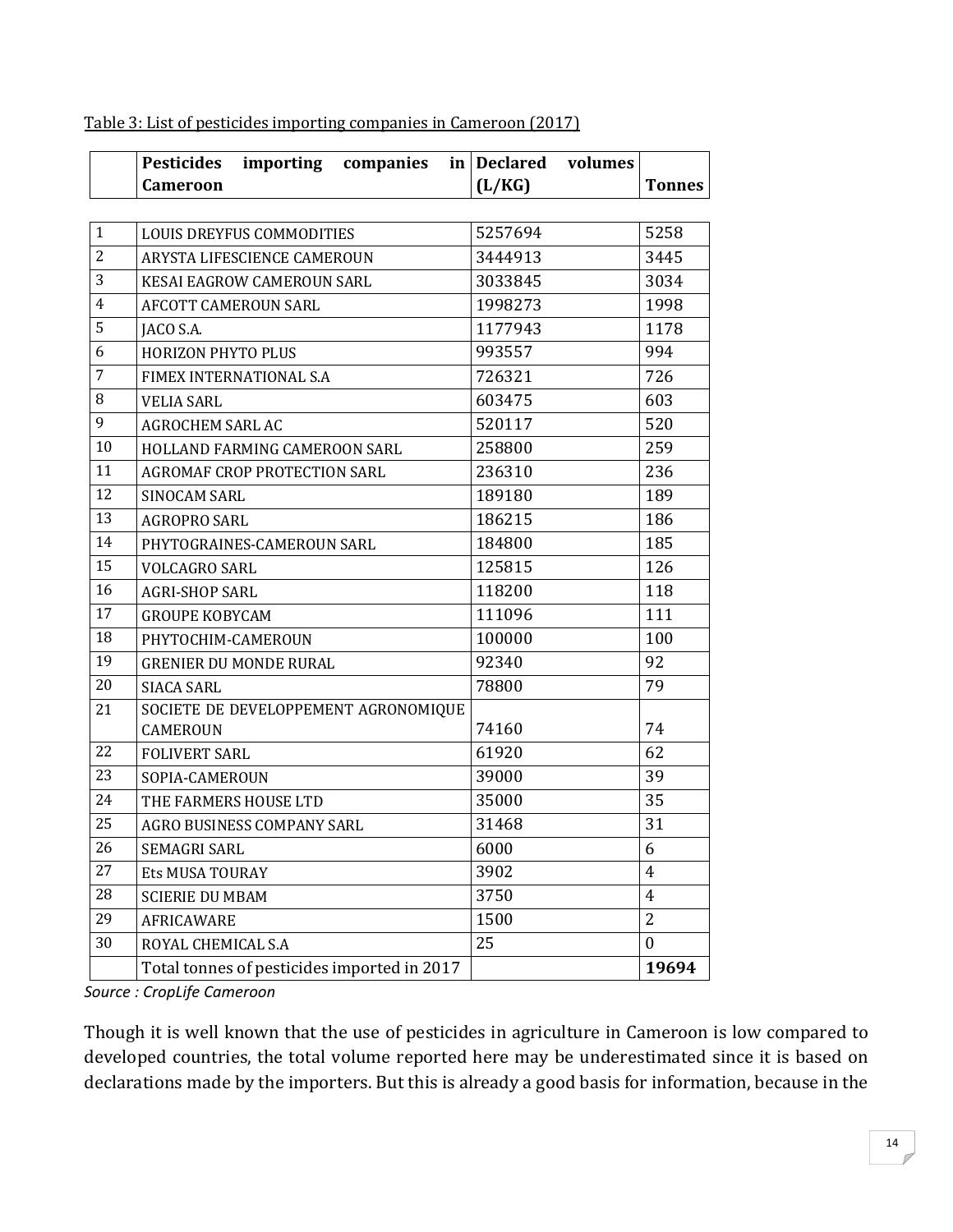Cameroon chemicals profile (2013), the volume of imported pesticides in Cameroon was not determined, due to the lack of data.

# 3. National endeavors to phasing out HHPs

### 3.1 Projects/programs and campaigns to phase out HHPs

To our knowledge, there is only one project in Cameroon with specific components, activities or aim to phase out of HHPs: the FAO/GEF ongoing project "Disposal of POPs and obsolete pesticides **and strengthening sound pesticide management in Cameroon**" in its component 4 "Promotion of alternatives to conventional pesticides and communication strategy" and output 4.1 "Potential alternatives to POPs and other hazardous pesticides identified." Though not explicitly mentioned in the project document, one of the tasks towards this output is to develop a list of HHPs in circulation in Cameroon.

CREPD has undertaken several activities on HHPs in Cameroon. In 2011, a rapid survey of pesticides used in the three northern regions of Cameroon showed that 15 percent of them were HHPs (class Ib in WHO's classification). In 2016, CREPD established a list comprising 14 endosulfan-based pesticide formulations registered in Cameroon and successfully advocated for the termination of their registration by the national registration commission of pesticides through the Focal Point of the Stockholm Convention on POPs. Still in 2016, Ngamo and others (2016) published a list of 09 HHPs in use in Central African Countries (all of them at that time used the list of registered pesticides in Cameroon as reference). In 2018, CREPD carried out a project entitled "**Production** durable et formulation de deux plantesaromatiques insecticides alternatives aux pesticides **chimiquesdangereux /***Sustainable production and formulation of two insecticide aromatic plants as alternatives to hazardous chemical pesticides***"**.

### 3.2 Main challenges in the process of campaigning to phase out of HHPs

Within the present project, CREPD has not carried out a campaign for phasing out HHPs in Cameroon. But based on previous experience, the main challenge towards the phase out of HHPs in Cameroon is the identification and recognition of which pesticides in the list of registered pesticides are HHPs apart from those listed in the UN Conventions (Stockholm and Rotterdam). The industry lobbies the national pesticides regulators to just limit themselves on a.i listed in the international conventions as "the main" basis to identify HHPs to be removed from the national registration list if alternatives exist. This poses the serious problem of being selective in using the commonly agreed HHPs criteria.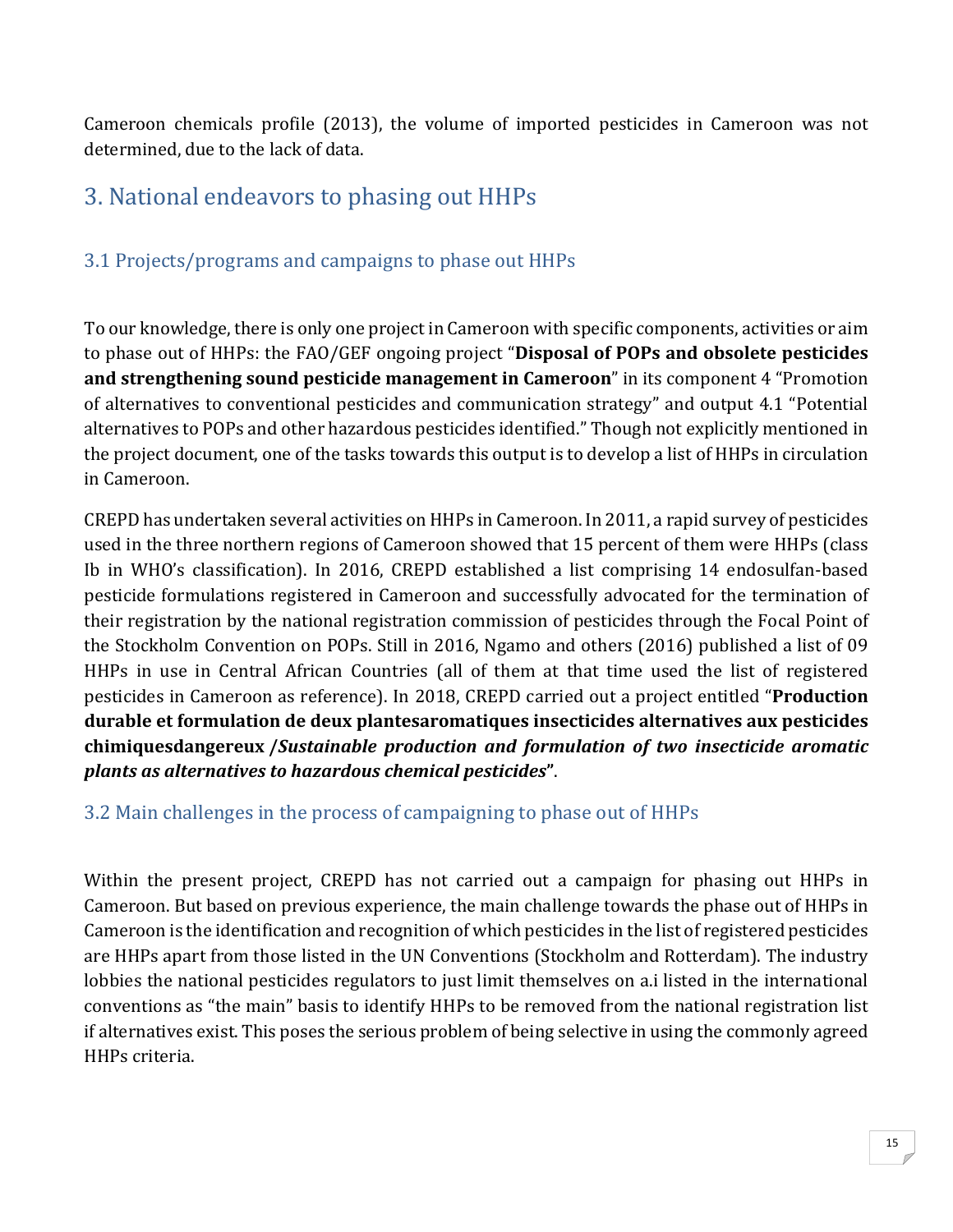### 3.3 Recommendations and project ideas that support the national HHPs phase out

- Organize proactive awareness campaigns on HHPs and their health, economic and environmental impacts, targeting pesticides regulators, pesticides users, NGOs, representatives of Development or Aid Agencies (they may have donations or are subsidizing programs on pesticides supply in Cameroon), media and the general public;
- Open a national consultation of stakeholders on the current list of HHPs for its refining and adoption; and
- Develop a national strategy on HHPs phase out.

# 4. Report on alternatives to HHPs

4.1 National policy frameworks that support ecosystem approaches as alternatives to synthetic pesticides

### 4.1.1 National IPM policy framework

To our knowledge, there is no specific national IPM policy framework in Cameroon. However, the Law  $N^{\circ}$  2003/003 of 21<sup>st</sup> April 2003 on phytosanitary protection has provisions that can be exploited to promote IPM in Cameroon.

#### 4.1.2 National organic agriculture policy framework

To our knowledge, there is no specific national organic agriculture policy framework in Cameroon. Again, the Law  $N^{\circ}$  2003/003 of 21<sup>st</sup> April 2003 on phytosanitary protection has provisions that can be exploited to promote IPM in Cameroon.

4.1.3 Policy frameworks that support the manufacture, import, distribution and use of biopesticides

Understanding biopesticides as bacteria, fungi, viruses, nematodes and plant extracts-based pesticides that can be used for crop protection, the specific national policy framework in Cameroon that can be relevant is the Prime Minister's Decree N° 2005/0772/PM of 6 April 2005 on registration and protection of phytosanitary products, which includes the registration of biopesticides. But the national commission of pesticides registration in Cameroon regretted during our interview that the main issue with the proposition of biopesticide formulations is the lack of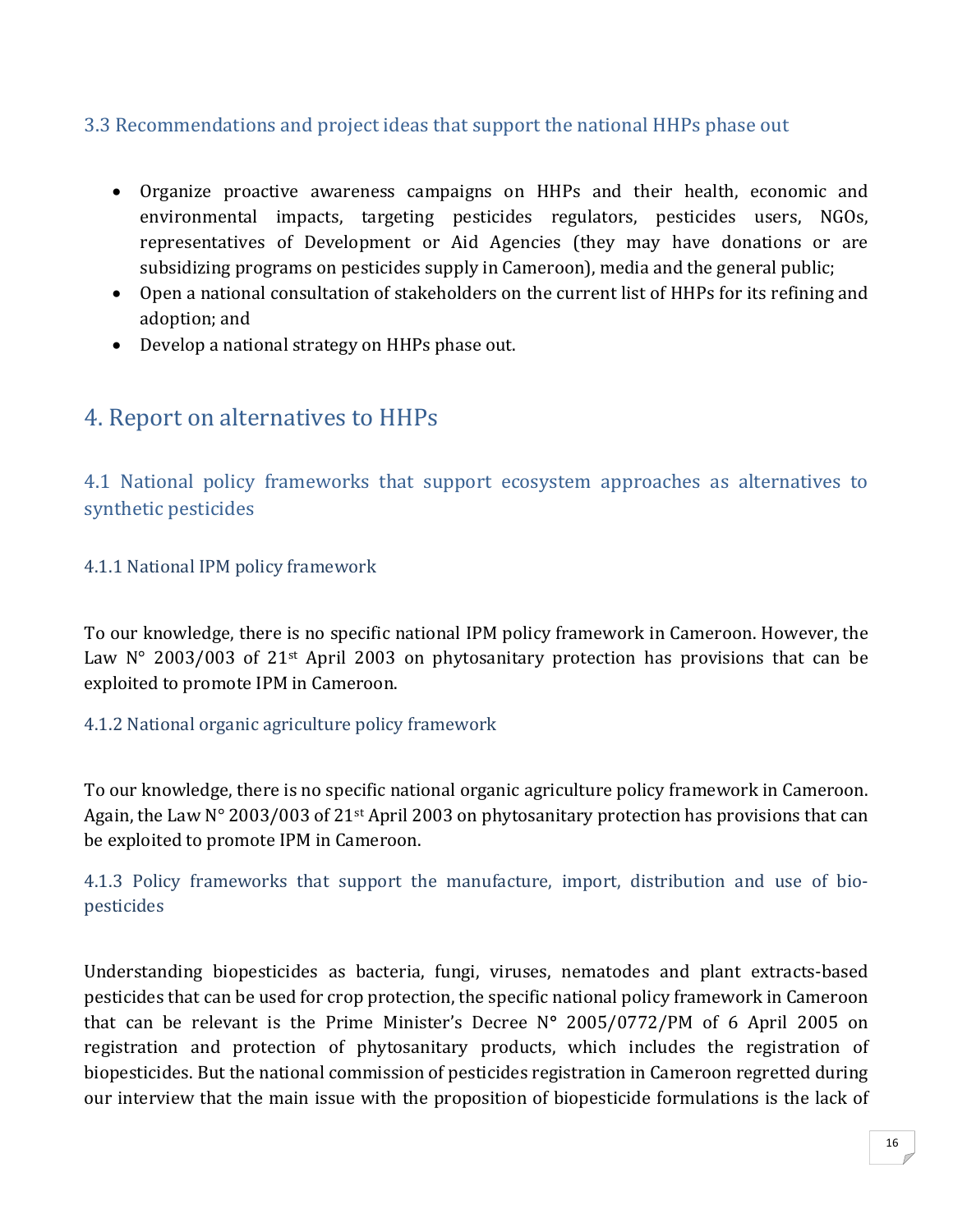key information like, for example, the dose to be used on the crops. This limits the industrial production of those biopesticides.

## 4.2 National implementation of crop-specific, pest-specific alternatives to HHPs

### 4.2.1 National IPM implementations

To our knowledge, there is no formal national implementation of IPM as alternatives to HHPs. However, within the framework of the FAO/GEF project highlighted earlier in this report, there are propositions of IPM approach for some specific HHPs.

Within the framework of the project "Cameroon - Third Phase of the Community-driven Development Program (PNDP)" funded by the World Bank, it's recalled that one of the ten operational policies of the World Bank deals with pest control as part of funded projects. The objectives of this policy are to: (i) promote the use of biological or environmental control and reduce dependence on chemical pesticides of synthetic origin; and (ii) strengthen regulatory and institutional capacity to promote and support a pest safe, effective and sustainable control from the environmental point of view. This can be a lever to promote alternatives to the extremely hazardous pesticides.

### 4.2.2 National organic agriculture implementation

To our knowledge, there is no formal national implementation of organic agriculture as alternatives to HHPs. However, within the framework of the FAO/GEF project highlighted earlier in this report, there are propositions of IPM approach for some specific HHPs.

### 4.2.3 Practices based on indigenous knowledge that are being used to replace HHPs

Traditional pest control methods include several techniques and ancestral knowledge. There are some success stories in the use of indigenous knowledge that are recognized as alternatives to some HHPs in crop protection in Cameroon.

Table 4: Traditional knowledge available as alternatives to HHPs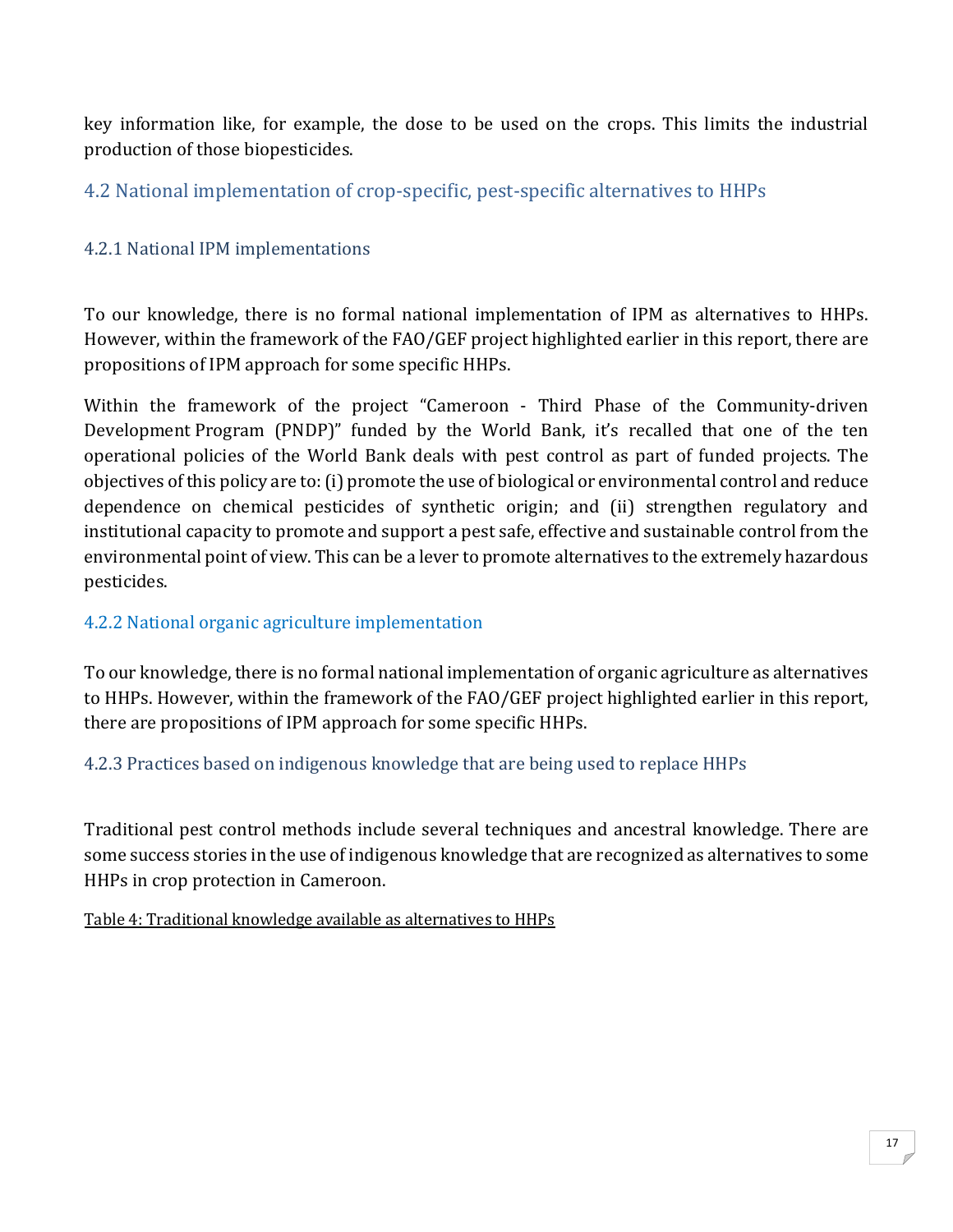| Traditional Knowledge   Techniques or product |                                                                                                          | <b>Remarks /references</b>  |  |  |  |  |  |  |  |  |
|-----------------------------------------------|----------------------------------------------------------------------------------------------------------|-----------------------------|--|--|--|--|--|--|--|--|
|                                               | 1. Alternatives to terbufos, cadusafos, ethoprophos, oxamyl and phenamiphos used against nematodes on    |                             |  |  |  |  |  |  |  |  |
| banana tree                                   |                                                                                                          |                             |  |  |  |  |  |  |  |  |
| Preparation of shoots                         | Soak the shoots in a hot water 52-55°C for 15-27                                                         | Realised in Cameroon by     |  |  |  |  |  |  |  |  |
| before planting                               | minutes                                                                                                  |                             |  |  |  |  |  |  |  |  |
| Products self made in                         | Biomass ashes to be spread periodically around the                                                       | Implemented in Cameroon     |  |  |  |  |  |  |  |  |
| the farms                                     | crop                                                                                                     |                             |  |  |  |  |  |  |  |  |
|                                               | Soak the shoots in neem oil                                                                              | Tested by research          |  |  |  |  |  |  |  |  |
|                                               | Soak the shoots in the decoction of                                                                      | Tested by research          |  |  |  |  |  |  |  |  |
|                                               | Chromolenaodorataleaves, before planting                                                                 |                             |  |  |  |  |  |  |  |  |
|                                               | Soak the shoots in the decoction of Carica papaya                                                        | Tested by research          |  |  |  |  |  |  |  |  |
|                                               | leaves, before planting                                                                                  |                             |  |  |  |  |  |  |  |  |
|                                               | Soak the shoots in the decoction of Alium sativum<br>Tested by research                                  |                             |  |  |  |  |  |  |  |  |
|                                               | leaves, before planting                                                                                  |                             |  |  |  |  |  |  |  |  |
|                                               | Spread powder from the leaves of neem or from nut                                                        | Brasil and Yagoua by the    |  |  |  |  |  |  |  |  |
|                                               | crabs periodically around the crop                                                                       | <b>University of Maroua</b> |  |  |  |  |  |  |  |  |
| Farming history                               | Crop rotation 1 to 2 years with crops with less                                                          |                             |  |  |  |  |  |  |  |  |
|                                               | susceptibility to nematodes (for instance: Brassicaceae,                                                 |                             |  |  |  |  |  |  |  |  |
|                                               | pineapples, sesame, peas, certain varieties of sugar                                                     |                             |  |  |  |  |  |  |  |  |
|                                               | cane)                                                                                                    |                             |  |  |  |  |  |  |  |  |
|                                               | 2. Alternatives to cadusaphos and Aluminium phosphides (HHPs active ingredient) used against weevils for |                             |  |  |  |  |  |  |  |  |
| conservation of dry corn grains               | <b>Tested in Cameroon</b>                                                                                |                             |  |  |  |  |  |  |  |  |
|                                               | Eucalyptus grandis leaf powders at 20 g per 2 kg                                                         |                             |  |  |  |  |  |  |  |  |
|                                               | Powder of aromatic Occimumgratissimum plant                                                              | <b>Tested in Cameroon</b>   |  |  |  |  |  |  |  |  |
|                                               | Powder or essential oil of C. ambrosioides                                                               | <b>Tested in Cameroon</b>   |  |  |  |  |  |  |  |  |
| Local plants with                             | Parasitoïd : Dinarmusbasalis;                                                                            | Ngaoundere University,      |  |  |  |  |  |  |  |  |
| pesticide                                     | Anisopteromaluscalandrae; Eupelmussp                                                                     | Cameroon                    |  |  |  |  |  |  |  |  |
| characteristics                               |                                                                                                          |                             |  |  |  |  |  |  |  |  |
|                                               | 3. Alternatives to flocoumaphen and brodifacoum used against rodents on corn grains and others           |                             |  |  |  |  |  |  |  |  |
|                                               |                                                                                                          |                             |  |  |  |  |  |  |  |  |
| Good storage practices                        | "Elimination of all residues from the previous storage;                                                  |                             |  |  |  |  |  |  |  |  |
|                                               | <b>Build crop storage reservoir and keep it in safe place</b>                                            |                             |  |  |  |  |  |  |  |  |
|                                               | in the compound;                                                                                         |                             |  |  |  |  |  |  |  |  |
|                                               | <b>Exposure to the sun: exposure of food, thin, intense</b>                                              |                             |  |  |  |  |  |  |  |  |
|                                               | solar radiation promotes the departure of adults who                                                     |                             |  |  |  |  |  |  |  |  |
|                                               | can't stand the heat or intense light (in stock, insects                                                 |                             |  |  |  |  |  |  |  |  |
|                                               | are confined often in dark areas);                                                                       |                             |  |  |  |  |  |  |  |  |
|                                               | " Smoking: is to store the grain on the cob above                                                        |                             |  |  |  |  |  |  |  |  |
|                                               | homes. Standing smoking (sometimes wrongly called                                                        |                             |  |  |  |  |  |  |  |  |
|                                               | fumigation) does not kill insects but removes them and                                                   |                             |  |  |  |  |  |  |  |  |
|                                               | prevents re-infestation;                                                                                 |                             |  |  |  |  |  |  |  |  |
|                                               | " Use of repellent plants: in some areas it is common to                                                 |                             |  |  |  |  |  |  |  |  |
|                                               | mix with grain the plants that act as repellents;                                                        |                             |  |  |  |  |  |  |  |  |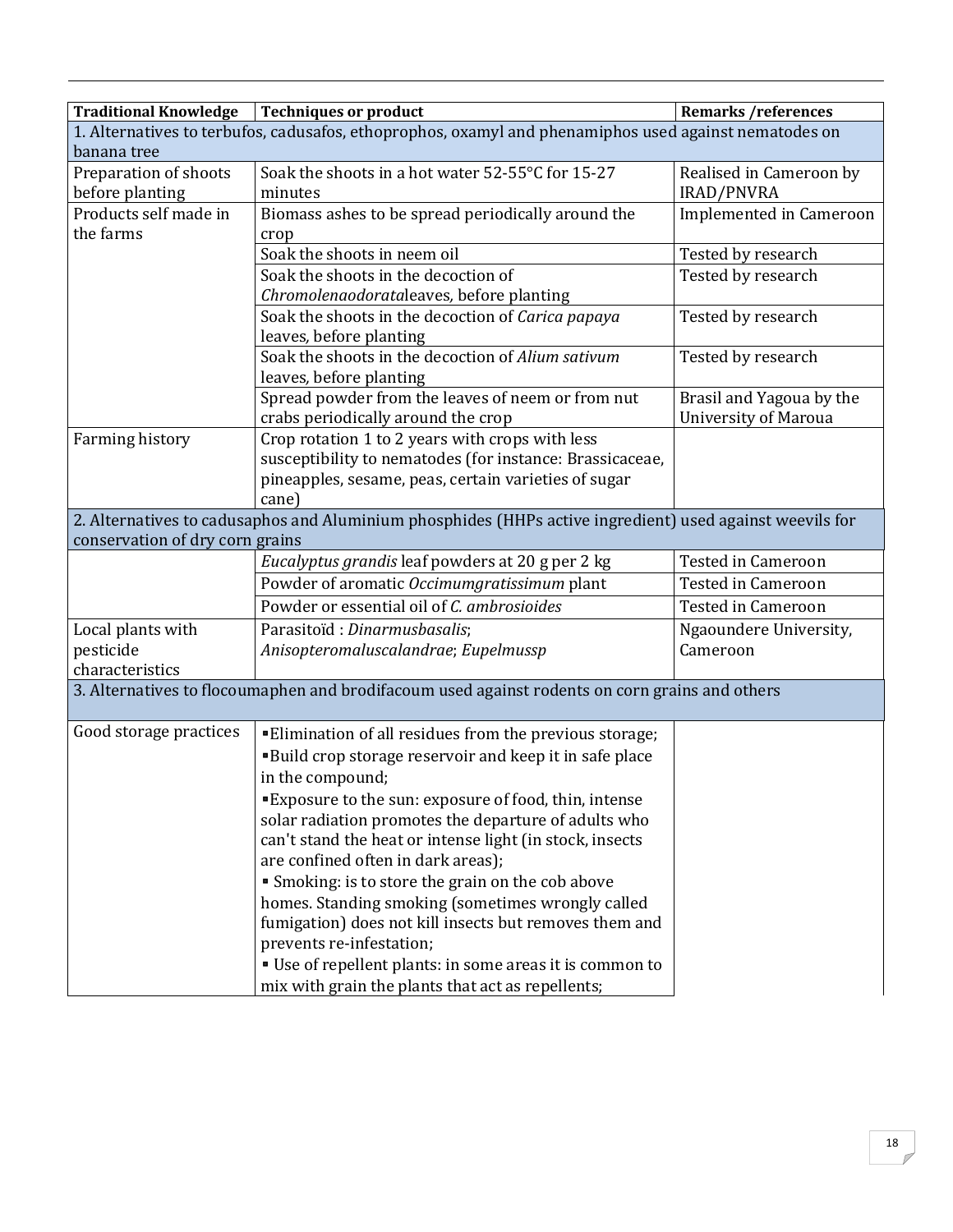|                                              | • Use of inert materials: in storage containers in bulk<br>(jars, barrels, granaries) are mixed sometimes with ash<br>or sand, seeds according to the proportions and<br>practices that vary depending on the region of<br>Cameroon. These powdery materials fill the voids<br>between the grains and constitute a barrier to the<br>progress of females seeking the space to lay eggs. These<br>fine materials would also have an abrasive role on the<br>insects and would speed up their dehydration;<br>• Conservation in confined atmosphere: It aims to<br>oxygen-impoverish the inter-granul air up to a lethal<br>rate for insects. Buried silo or a 200 litres drum tightly<br>closed are often used. |                      |
|----------------------------------------------|----------------------------------------------------------------------------------------------------------------------------------------------------------------------------------------------------------------------------------------------------------------------------------------------------------------------------------------------------------------------------------------------------------------------------------------------------------------------------------------------------------------------------------------------------------------------------------------------------------------------------------------------------------------------------------------------------------------|----------------------|
|                                              | 4. Alternatives to oxamyl and ethoprophos (HHPs active ingredients) used against nematodes on tomato                                                                                                                                                                                                                                                                                                                                                                                                                                                                                                                                                                                                           |                      |
|                                              | Sterilisation of the substrat by the heat (sun or other)                                                                                                                                                                                                                                                                                                                                                                                                                                                                                                                                                                                                                                                       |                      |
| Crop associations                            | Association with repulsive plants (garlic, mint, onion,                                                                                                                                                                                                                                                                                                                                                                                                                                                                                                                                                                                                                                                        |                      |
| ) and fertilizing plants (leguminous)        |                                                                                                                                                                                                                                                                                                                                                                                                                                                                                                                                                                                                                                                                                                                |                      |
| Products self made in                        | Powder from the neem grains                                                                                                                                                                                                                                                                                                                                                                                                                                                                                                                                                                                                                                                                                    |                      |
| the farms                                    |                                                                                                                                                                                                                                                                                                                                                                                                                                                                                                                                                                                                                                                                                                                |                      |
| Compost                                      | Healthy manure inputs (compost ) input to the point                                                                                                                                                                                                                                                                                                                                                                                                                                                                                                                                                                                                                                                            | Recommended by       |
| of plantation                                |                                                                                                                                                                                                                                                                                                                                                                                                                                                                                                                                                                                                                                                                                                                | IRAD/PNVRA (MINRESI) |
| Choice of the farming                        | Prefer clay soil and avoid sandy soils; soils rich in                                                                                                                                                                                                                                                                                                                                                                                                                                                                                                                                                                                                                                                          | Recommended by       |
| area                                         | organic matters, flat soil with gentle slope, exposed to                                                                                                                                                                                                                                                                                                                                                                                                                                                                                                                                                                                                                                                       | <b>IRAD/PNVRA</b>    |
| sun, deep tillage                            |                                                                                                                                                                                                                                                                                                                                                                                                                                                                                                                                                                                                                                                                                                                |                      |
| Completion operation                         | Destroy quickly (for instance through open burning) all                                                                                                                                                                                                                                                                                                                                                                                                                                                                                                                                                                                                                                                        |                      |
| of the precedent                             | the farming residues and all possible reservoirs,                                                                                                                                                                                                                                                                                                                                                                                                                                                                                                                                                                                                                                                              |                      |
| farming period<br>including roots            |                                                                                                                                                                                                                                                                                                                                                                                                                                                                                                                                                                                                                                                                                                                |                      |
|                                              | 5. Alternatives to methomyl, (a.i in HHPs) used against insect (Tuta, Helicoperva, ) on tomato (plant & fruits)                                                                                                                                                                                                                                                                                                                                                                                                                                                                                                                                                                                                |                      |
| Product made on the                          | Concoctions extracted from garlic                                                                                                                                                                                                                                                                                                                                                                                                                                                                                                                                                                                                                                                                              |                      |
| farm                                         | <b>Extract from pepper</b>                                                                                                                                                                                                                                                                                                                                                                                                                                                                                                                                                                                                                                                                                     |                      |
| <b>Biomass ashes</b>                         |                                                                                                                                                                                                                                                                                                                                                                                                                                                                                                                                                                                                                                                                                                                |                      |
| Crops association<br>cultivated area         | Trap plants in association or on the borders of the                                                                                                                                                                                                                                                                                                                                                                                                                                                                                                                                                                                                                                                            |                      |
|                                              |                                                                                                                                                                                                                                                                                                                                                                                                                                                                                                                                                                                                                                                                                                                |                      |
| Environment of the plot                      | Avoid proximity to sensitive crops or crops suspected<br>to be the contamination source or reservoir                                                                                                                                                                                                                                                                                                                                                                                                                                                                                                                                                                                                           |                      |
| Hygiene of the farm                          | Removed rotten fruits from the soil and destroy them.                                                                                                                                                                                                                                                                                                                                                                                                                                                                                                                                                                                                                                                          | Recommended by       |
| Remove plants that are no longer productive. |                                                                                                                                                                                                                                                                                                                                                                                                                                                                                                                                                                                                                                                                                                                |                      |

# 4.3 National initiatives in agroecology implementation

4.3.1 Organizations that support and initiate agroecological implementations in the nation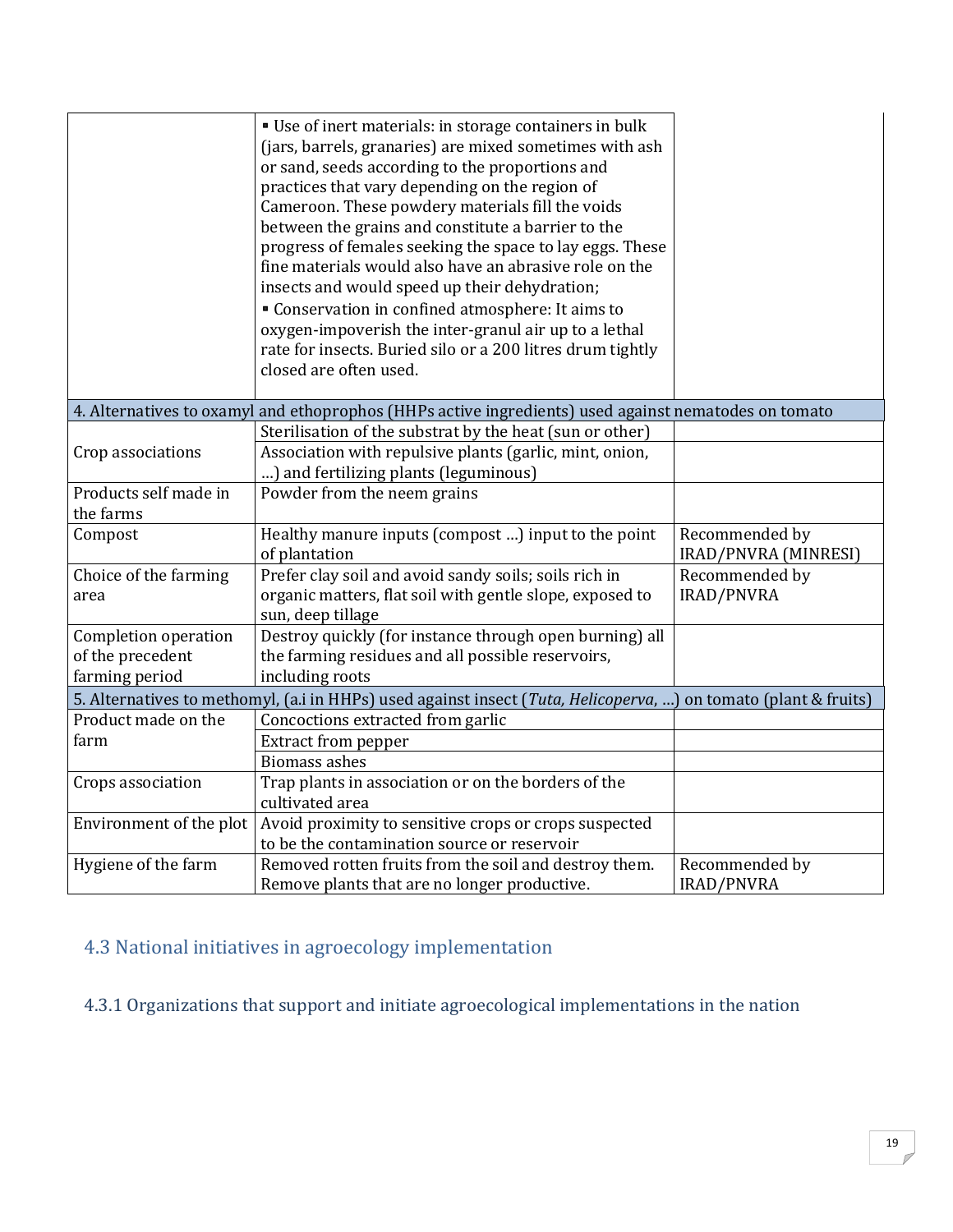The implementation of agroecology in Cameroon is supported by the Ministry of Agriculture and Rural Development through its division of Promotion of Agriculture (as from our exchange with an expert at the Division of Pesticides Regulation, MINADER).

### 4.3.2 Main national challenges in the implementation of agroecology in the nation

The main challenge in the implementation of agroecology in Cameroon is the low level of awareness among decision makers who believe that agroecology cannot sustain food sovereignty in the context of increasing population in one hand; and the scientific (understanding of the interactions between biosphere, hydrosphere and soil systems) and cultural barriers among farmers in the other hand.

### 4.3.3 Recommendations and project ideas emerging from the challenges

- Create awareness among decision makers concerning agroecology, including the promotion of the FAO's document on scaling up agroecology, the PAN document on agroecology, etc.;
- Develop a national strategy on agroecology with SMART indicators;
- Develop pilot small projects on agroecology in all the four agroecologic zones in the country; and
- Promote organic farming by setting performance indicators to achieve in short, medium and long terms.

# Acknowledgement

This research was partially supported by IPEN's small grants for IPEN AFRICA HHPs PROJECT -Toxics Free SDGs. The opinions expressed in this report are not necessarily reflecting those of IPEN.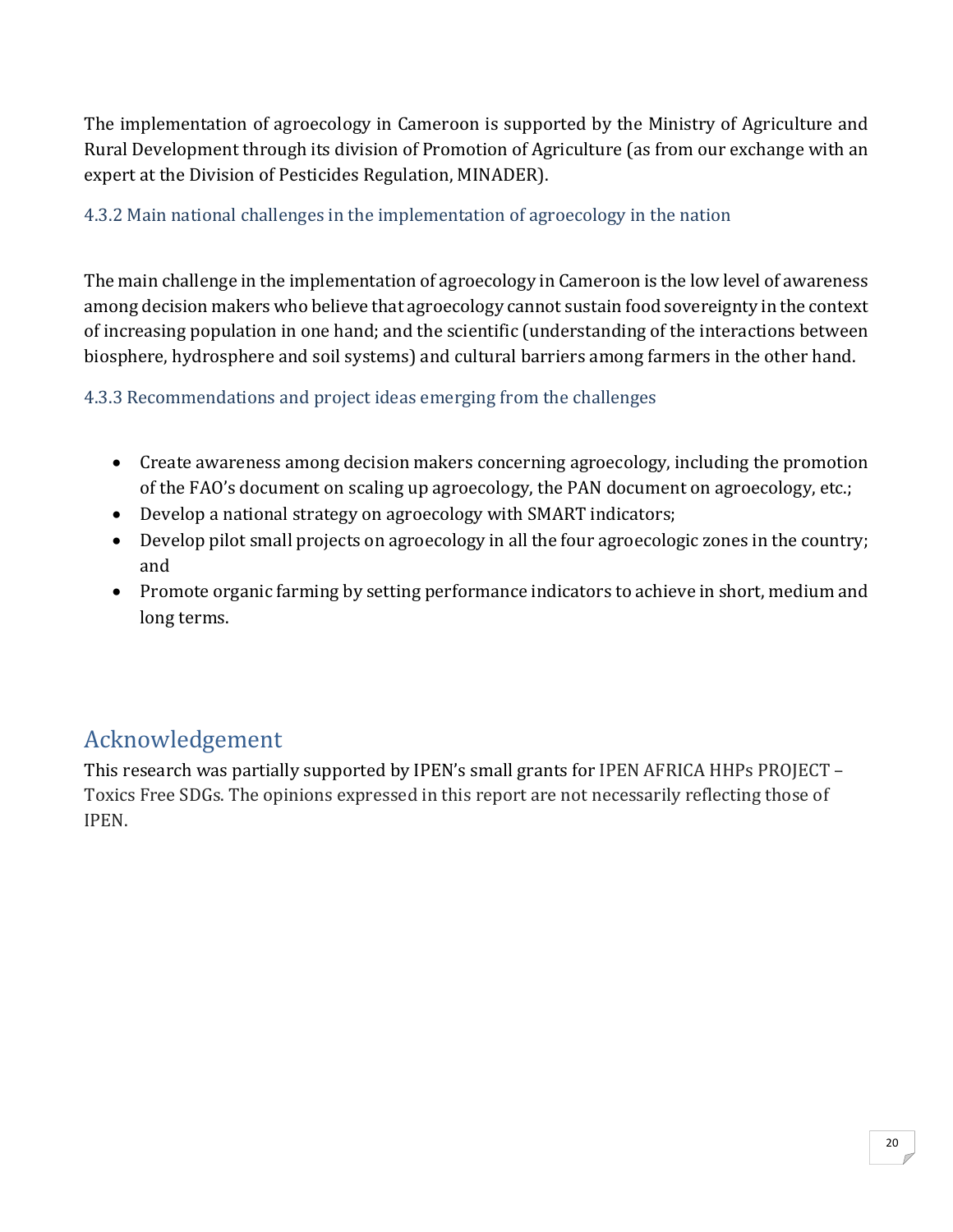# References:

Leonard Simon NGAMO TINKEU and Gilbert KUEPOUO (2011) : État de l'utilisation des pesticides chimiques agricoles dans les régions septentrionales du Cameroun; CREPD's study report

MINEPDE (2013): Profil national sur la gestion des produits chimiques au Cameroun

FAO (2014) : International Code of Conduct on Pesticides Management

Leonard Simon NGAMO TINKEU and Gilbert KUEPOUO (2016): L'endosulfan: Le 22e Polluant Organique Persistant sous la Convention de Stockholm et état de son utilisation au Cameroun; CREPD'sstudy report

NgamoTinkeu L S, Ngatanko I, Tamgno B R, Watching D, MadouC,Goudoum A. &Ngassoum M-B (2016) :Extremely Hazardousand Highly Hazardous Pesticides Registered For Pests Control because oflack of Slightly Hazardous Alternatives; *International Journal of Scientific Progress and Research* (IJSPR). Volume-19, Number 03.

Guy Bertrand Pouokam; William Lemnyuy Album; Alice S. Ndikontarand Mohamed El Hady SIDATT (2017): A Pilot Study in Cameroon to Understand Safe Uses of Pesticides in Agriculture, Risk Factors for Farmers' Exposure and Management of Accidental Cases, Toxics 2017, 5, 30; doi:10.3390/toxics5040030 (www.mdpi.com/journal/toxics)

PAN (2018): PAN International List of highly hazardous Pesticides (HHPs) March 2018

CREPD (2018) : Production durable et formulation de deux plantes aromatiques insecticides alternatives aux pesticides chimiques dangereux, project's report

IPEN (2018): IPEN Strategy to phase out HHPs from Africa

MINADER (2018) : Liste des pesticides homologués au Cameroun au 31 mars 2018(Liste réservée au Grand Public)

PNDP (2018) : Plan de gestion des nuisibles dans le cadre du programme national de développement participatif-phase «3 » et financement additionnel IDA18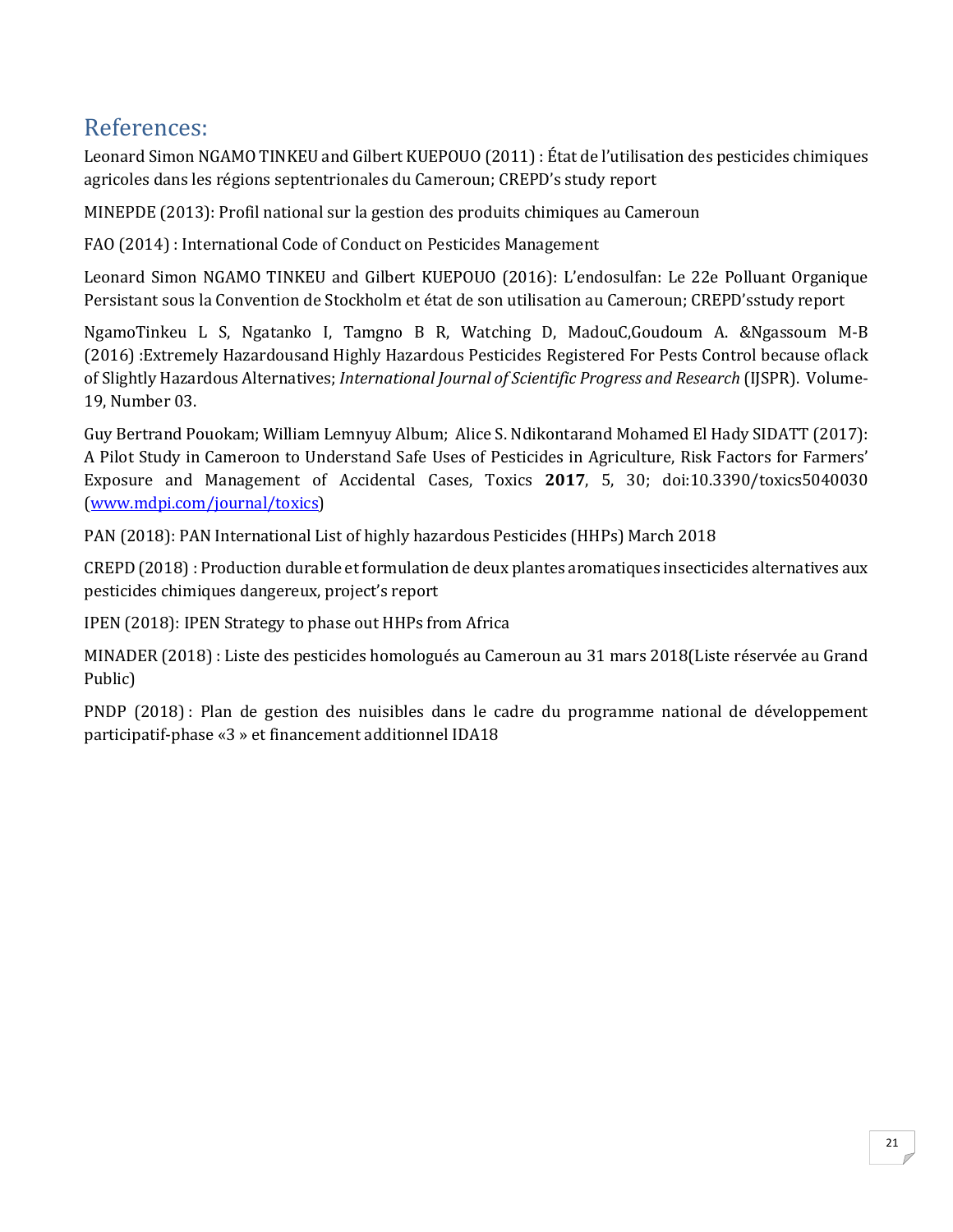# **ANNEX 1**

List of HHPs (based on PAN criteria) among the pesticides registered in Cameroon (2018)

|                                                              | G <sub>1</sub>                         | Group 2: |                                                  |                      |                      |                    |                      |                      |                                                       | Group 3:  |                |                                   |                            |                    | Group 4:  |            |                |     |           |
|--------------------------------------------------------------|----------------------------------------|----------|--------------------------------------------------|----------------------|----------------------|--------------------|----------------------|----------------------|-------------------------------------------------------|-----------|----------------|-----------------------------------|----------------------------|--------------------|-----------|------------|----------------|-----|-----------|
| <b>Pesticides</b>                                            | A.T                                    |          | Long termeffects<br><b>Environmentaltoxicity</b> |                      |                      |                    |                      |                      |                                                       |           |                |                                   |                            | <b>Conventions</b> |           |            |                |     |           |
| HHPs by Active Ingredients (a.i)                             | Toxicology Class (WHO Class la and Ib) | EPA carc | ARC carc                                         | EU GHS carc (1A, 1B) | <b>ARC</b> prob carc | EPA prob likelcarc | EU GHS muta (1A, 1B) | EU GHS repro (1A,1B) | EU EDC (1) or<br>$\Omega$<br>$\infty$<br>$R_2$<br>GHS | $I = xeu$ | very bio acc   | very pers water, soil or sediment | very toxic to aq. organism | highlytoxicbees    | $I = xeu$ | Montr Prot | DIC            | dOd | $I = xeu$ |
| Ethoprophos                                                  |                                        |          |                                                  |                      |                      | X                  |                      |                      |                                                       |           |                |                                   |                            |                    |           |            |                |     |           |
| Flocoumanfen                                                 | la                                     |          |                                                  |                      |                      |                    |                      | X                    |                                                       |           |                |                                   |                            |                    |           |            |                |     |           |
| Bromodiolone                                                 | la                                     |          |                                                  |                      |                      |                    |                      | X                    |                                                       |           |                |                                   |                            |                    |           |            |                |     |           |
| Brodifacoum                                                  | la                                     |          |                                                  |                      |                      |                    |                      | X                    |                                                       |           |                |                                   |                            |                    |           |            |                |     |           |
| Aluminium phosphide                                          | H330                                   |          |                                                  |                      |                      |                    |                      | X                    |                                                       |           |                |                                   |                            |                    |           |            |                |     |           |
| <b>Terbufos</b>                                              | la                                     |          |                                                  |                      |                      |                    |                      |                      |                                                       |           |                |                                   |                            |                    |           |            |                |     |           |
| Abamectine                                                   | 1 <sub>b</sub>                         |          |                                                  |                      |                      |                    |                      |                      |                                                       |           |                |                                   |                            |                    |           |            |                |     |           |
| Cadusafos                                                    | 1 <sub>b</sub>                         |          |                                                  |                      |                      |                    |                      |                      |                                                       |           |                | $\boldsymbol{x}$                  | $\pmb{\mathsf{x}}$         | $\pmb{\mathsf{X}}$ |           |            |                |     |           |
| Phenamiphos                                                  | 1 <sub>b</sub>                         |          |                                                  |                      |                      |                    |                      |                      |                                                       |           |                |                                   |                            |                    |           |            |                |     |           |
| Triazophos                                                   | 1 <sub>b</sub>                         |          |                                                  |                      |                      |                    |                      |                      |                                                       |           |                |                                   |                            |                    |           |            |                |     |           |
| Oxamyl                                                       | 1 <sub>b</sub>                         |          |                                                  |                      |                      |                    |                      |                      |                                                       |           |                |                                   |                            |                    |           |            |                |     |           |
| Fipronil (a.i in formulations)                               |                                        |          |                                                  |                      |                      |                    |                      |                      |                                                       |           |                |                                   |                            | $\mathsf{x}$       |           |            |                |     |           |
| Thiodicarb (a.i in formulations)                             |                                        |          |                                                  |                      |                      | X                  |                      |                      |                                                       |           |                |                                   |                            | X                  |           |            |                |     |           |
| Paraquat (a.i in formulations)                               |                                        |          |                                                  |                      |                      |                    |                      |                      |                                                       |           |                |                                   |                            |                    |           |            | $\pmb{\times}$ |     |           |
| Glyphosate (a.i in formulations)                             |                                        |          |                                                  |                      | X                    |                    |                      |                      |                                                       |           |                |                                   |                            |                    |           |            |                |     |           |
| Chlorpyrifos-Ethyl (a.i in                                   |                                        |          |                                                  |                      |                      |                    |                      |                      |                                                       |           |                |                                   |                            | $\pmb{\mathsf{X}}$ |           |            |                |     |           |
| formulations)                                                |                                        |          |                                                  |                      |                      |                    |                      |                      |                                                       |           |                |                                   |                            |                    |           |            |                |     |           |
| Pendimethaline (a.i in formulations)                         |                                        |          |                                                  |                      |                      |                    |                      |                      |                                                       |           | $\pmb{\times}$ | $\pmb{\times}$                    |                            |                    |           |            |                |     |           |
| Atrazine (a.i in formulations)                               |                                        |          |                                                  |                      |                      |                    |                      |                      | $\pmb{\times}$                                        |           |                |                                   |                            |                    |           |            |                |     |           |
| Chlorpyriphos / Chlorpyriphos-ethyl<br>(a.i in formulations) |                                        |          |                                                  |                      |                      |                    |                      |                      |                                                       |           |                |                                   |                            | $\pmb{\mathsf{X}}$ |           |            |                |     |           |
| Linuron (a.i in formulations)                                |                                        |          |                                                  |                      |                      |                    | $\pmb{\chi}$         | $\pmb{\mathsf{x}}$   | $\pmb{\mathsf{X}}$                                    |           |                |                                   |                            |                    |           |            |                |     |           |
| Malathion (a.i in formulations)                              |                                        |          |                                                  |                      | X                    |                    |                      | X                    |                                                       |           |                |                                   |                            |                    |           |            |                |     |           |
| Indoxacarbe (a.i in formulations)                            |                                        |          |                                                  |                      |                      |                    |                      |                      |                                                       |           |                |                                   |                            | $\pmb{\mathsf{x}}$ |           |            |                |     |           |
| Lambda-cyhalothrin (a.i in<br>formulations)                  | H330                                   |          |                                                  |                      |                      |                    |                      | X                    | X                                                     |           |                |                                   | $\pmb{\mathsf{x}}$         | $\pmb{\mathsf{x}}$ |           |            |                |     |           |